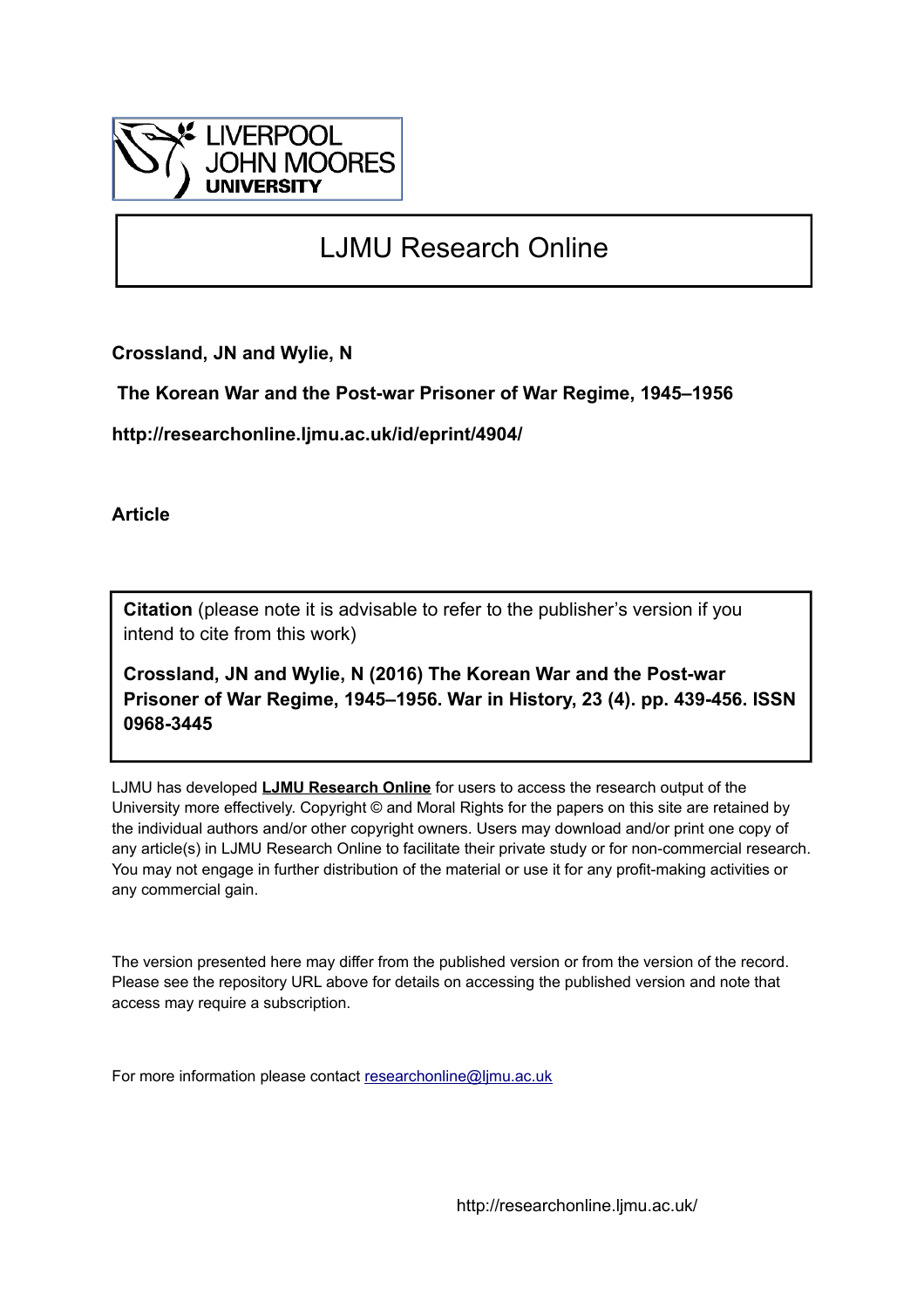## **The Korean War and the post-war prisoners of war (POW) regime, 1945-1956**

## **Neville Wylie**

*University of Nottingham*

## **James Crossland**

*Liverpool John Moores University*

The creation of the post-war international legal regime for prisoners of war (POW), poses historians with something of a paradox. Never before had the need to update the humanitarian codes been more glaringly apparent. In Europe and Asia, war fighting between 1939 and 1945 had assumed an almost medieval quality. Captives had frequently been killed, enslaved or conscripted into their enemies' armed forces; whole cities were obliterated by firestorms, whole peoples threatened with extinction. And yet despite these excesses, the international community's willingness and capacity to revise the Geneva conventions remained open to question. Cold War political tensions contaminated international dialogue and distracted discussions over the future of humanitarianism and international law. The fact that a fresh set of conventions were agreed in 1949, including, for the first time, one covering civilians, was clearly 'a noteworthy event in this day and age', as one participant put it, but the outcome had been confusing and contradictory.<sup>1</sup> The western powers found themselves pressing for elements in the civilian code which they had only recently condemned at the Nuremburg trials. <sup>2</sup> More worryingly, the arrival of atomic weapons cast doubt over whether conceptions of humanity, discrimination and proportionality were still relevant. Contemporary commentators like J. M. Spaight were therefore left 'puzzled' by the 'failure of the powers [...], to do anything to regulate those methods of war which, if continued, will make the [conventions'] humanitarian provisions [...] read like hypocritical nonsense'.<sup>3</sup>

How the 1949 Conventions came into being, and the compromises and deals that were struck on the way, have been thoroughly explored elsewhere, and it serves no point to repeat the exercise here.<sup>4</sup> Instead, this paper will focus on one of the key elements of the post-war 'POW regime'; namely the role of neutral bodies – state authorities acting as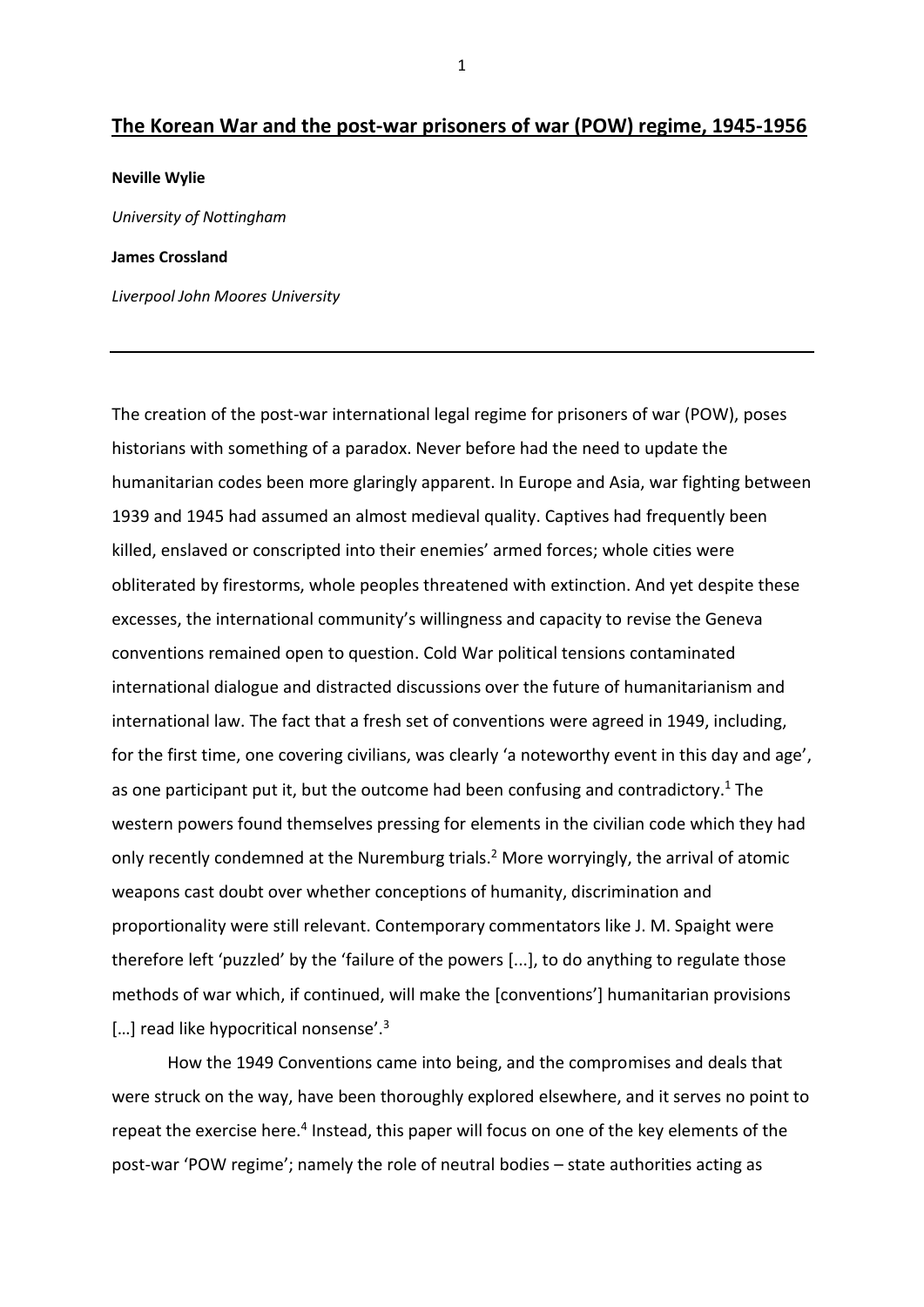'protecting powers' or humanitarian agencies such as the International Committee of the Red Cross (ICRC) – in supervising the implementation of the 1949 POW convention. The role of oversight mechanisms was by no means new in 1949. By the time of the Great War, all major belligerents had come to rely on neutral 'protecting powers' to supplement the work of civilian aid agencies and meet the needs of their nationals in enemy hands.<sup>5</sup> The success of these initiatives led to protecting powers being accorded specific responsibilities in the POW convention of 1929. Although protecting powers were excluded from the Red Cross convention (dealing with sick and wounded on the battlefield) and states disagreed over the balance between the rights of the neutral inspectors and the security interests of the detaining powers, all of the major former belligerents agreed that protecting powers were needed to hold belligerents to their obligations under the POW convention. 6 'Organs of control' were, therefore, a core element in the modern POW regime: attitudes towards them after 1945 promises to tell us a great deal about contemporary expectations.<sup>7</sup> This paper will examine the post-war debates over the type of organs of control required in the revised POW convention, and then assess how these faired in their first real test, the Korean War of 1950-1953. Before doing so, it will address what lessons the international community drew from its experiences in the  $2^{nd}$  world war and how these shaped future debates.

\*

The general collapse of accepted standards of behaviour – by all sides – after 1937 was inevitably mirrored in the experience of the protecting powers and humanitarian agencies. Contrary to expectations, it was not so much the expansion of the concept of military necessity that stymied the work of neutral inspectors, as the political and ideological interests of the belligerents themselves.<sup>8</sup> Berlin's dismissal of Swedish efforts to protect Polish prisoners after 1939, on the grounds that Poland no longer existed as a state, was an early harbinger of a policy that was soon extended to most corners of Hitler's New Order.<sup>9</sup> An exception was made for Vichy France where Berlin grudgingly allowed the Vichy minister, George Scapini, to represent the interests of the 1.8 million French prisoners remaining in Germany after the armistice. But this was prompted by political considerations – a desire to shore up support for the Vichy regime amongst French prisoners and workmen in the Reich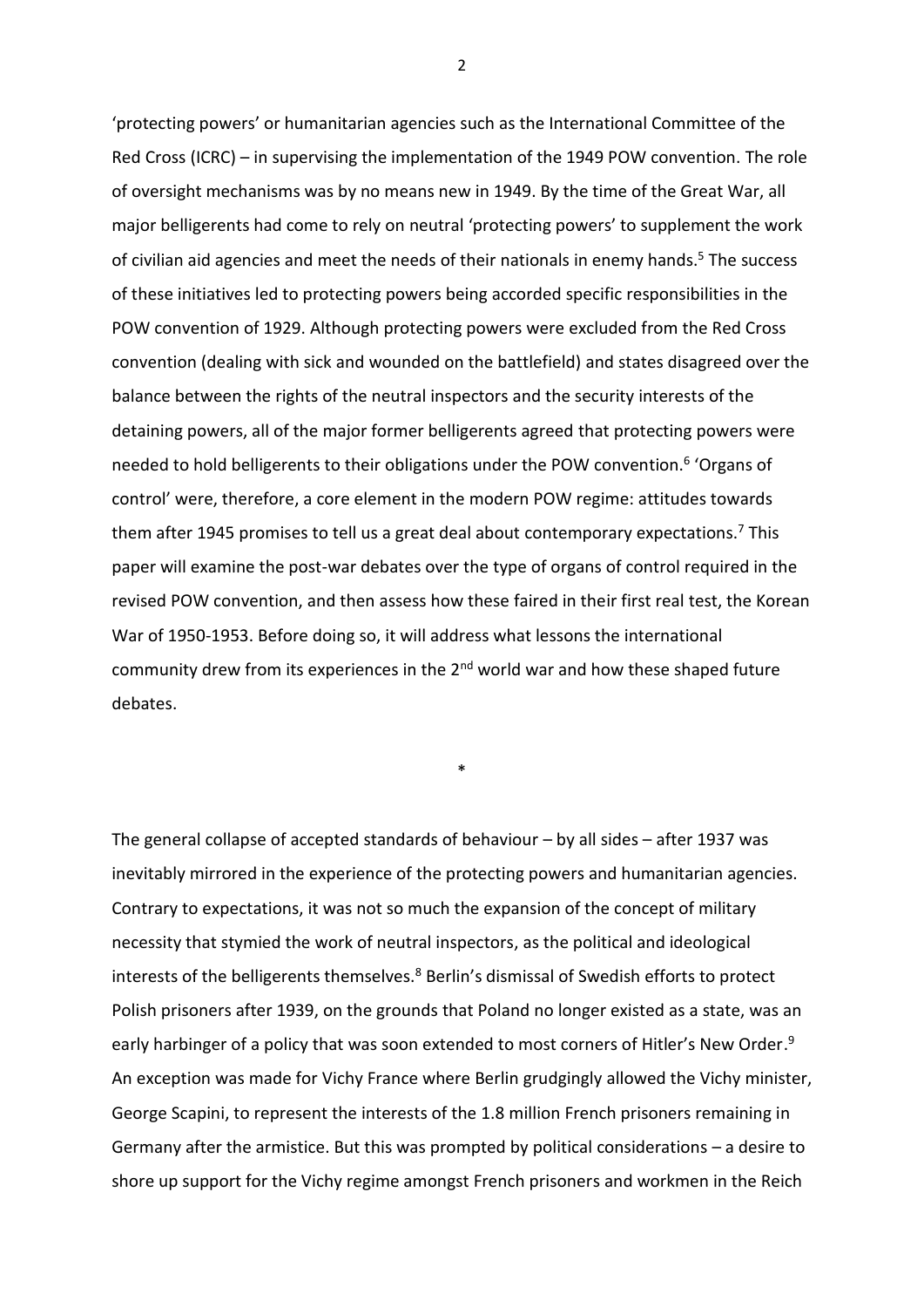– not humanitarian, and Scapini's authority fell short of that stipulated under the convention. <sup>10</sup> Moscow's attempt to enlist Swedish protection after July 1941 was rebuffed, with disastrous consequences for POW mortality rates on both sides of the eastern front.<sup>11</sup> A similar situation existed in the Far East, where Tokyo applied the convention selectively. Although practice varied between different theatres, non-western prisoners were typically denied external assistance, and tight travel restrictions on neutral diplomats and delegates from the YMCA and ICRC ensured that European prisoners had largely to survive without the benefit of outside help for the duration of the war.<sup>12</sup> Taking the war as a whole, some seventy percent of prisoners lived beyond the reach of third party protection.<sup>13</sup>

Yet if, in global terms, the record was a bleak one, the fact remains that in certain circumstances even brutal states such as the 3<sup>rd</sup> Reich would moderate their behaviour out of a concern for its impact on neutral inspection reports. The majority of British protests lodged by American diplomats in Berlin before December 1941 received satisfactory replies. Washington even came close to convincing the two belligerents to hold face-to-face talks over POW issues in the spring of 1941. The Swiss, though lacking Washington's political muscle, capitalised on their position in representing both parties to the conflict, and helped head off several potential crises involving the treatment of POWs.<sup>14</sup> Swiss diplomats were generally held in high regard, despite grumbles over the wording of camp inspection reports, or Berne's occasional foray into areas deemed beyond its authority. The summary execution of the Allied 'great escapers' in early 1944 naturally underlined the fragility of the POW regime and the speed with which Hitler's regime could slip into barbarism. But the fact that this brutality was the exception rather than the rule had much to do with the presence of Swiss diplomats and ICRC delegates, holding the Nazi regime to its obligations under the POW convention, even in its final death throws.<sup>15</sup>

The 2<sup>nd</sup> world war thus provided a mixed legacy for third party involvement in POW affairs. Protecting powers, the principal 'organs of control', remained widely recognised as the institution of choice, where ever possible. Their greatest supporter was probably the UK government, whose long experience of US protection, dating back to the Boer War, had made it particularly partial to state-based protection. Even states denied direct formal assistance of protecting powers, emerged from the war convinced in their utility. The one notable exception to this was the Soviet Union. Not only had Moscow fought the war entirely without the services of a protecting power, but it had refused to acknowledge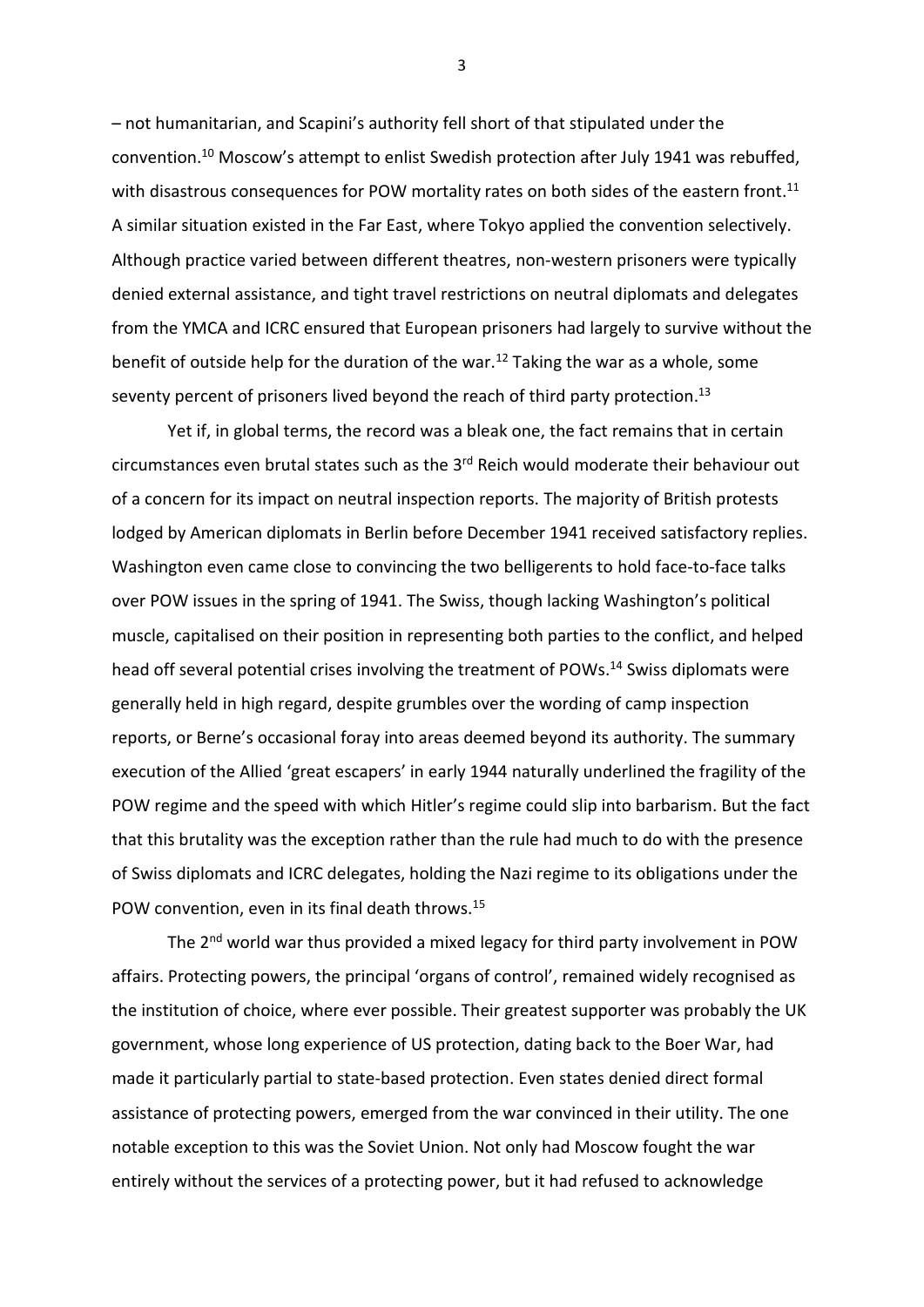Switzerland's claims to neutrality, on account of the real and perceived level of Swiss collaboration with the Nazi regime. Tentative Swiss attempts to re-establish diplomatic ties in late 1944 were publicly buffed, triggering the resignation of the Swiss foreign minister shortly afterwards; the following year Berne had to seek British help to secure the timely release of its Berlin embassy staff from Soviet custody.

The war's legacy for humanitarian organisations such as the ICRC was even more problematic. Although the ICRC had been formally recognised in the 1929 POW convention, its role was limited to dispensing 'humanitarian services'. Consequently, almost every aspect of its work for POWs depended on it first securing prior agreement from the governments concerned. True, the ICRC's delegates had furnished valuable camp inspection reports, overseen the repatriation of sick and wounded POWs and arranged for the delivery of relief parcels. It had also interceded in support of individuals – civilian internees and camp inmates – who lay beyond the reach of the protecting powers. Its efforts to bring succour to prisoners in the Far East probably exceeded those of the protecting power.<sup>16</sup> But the war left deep scars on the ICRC's reputation. Its failure to speak out against the Holocaust, the intimacy of its relations with the Reich's leadership, its delegates' naivety in working with the Axis occupation forces in distributing relief supplies and their embroilment in Germany's exploitation of the Katyn incident in 1943, left the institution open to charges of collaboration that were difficult to shrug off.<sup>17</sup> Geneva's standing with the western governments were likewise marred by its outspoken criticism of Allied bombing of Axis cities, blockade of food supplies and denial of POW status from surrendered enemy forces in 1945.<sup>18</sup> Finally, Geneva's success in providing relief parcels was slowly eclipsed, especially in American eyes, by the role assumed by the national Red Cross societies – who produced the majority of the parcels – and the work undertaken at the international level by the United Nations Relief and Rehabilitation Administration (UNRRA).<sup>19</sup> Such work appeared to signal a shift in the focus of international relief activity from Geneva to New York and into the hands of the national societies, and stymie the ICRC's hopes of staking a claim over this area of activity.

4

\*\*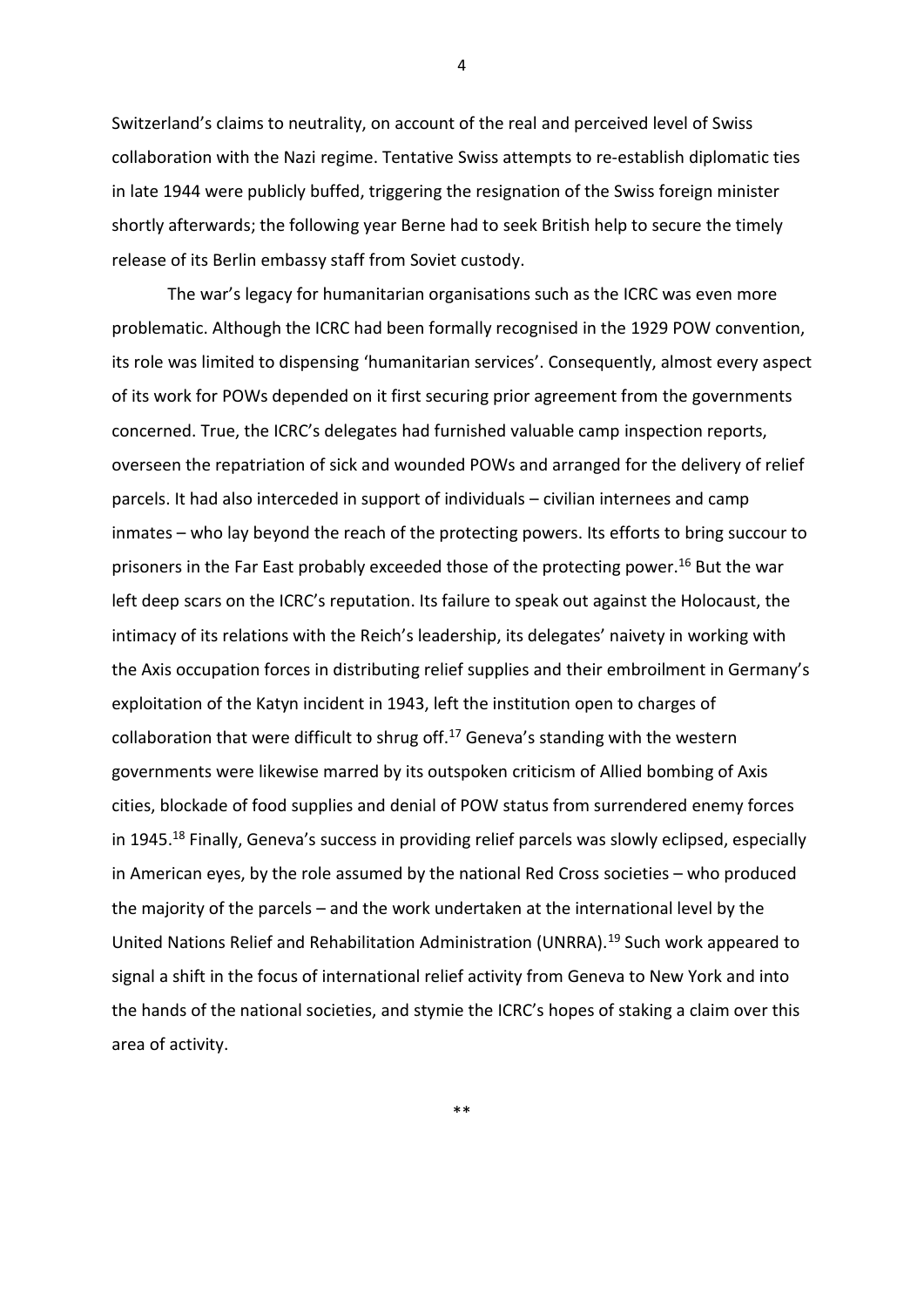The task of revising the 1929 conventions, and negotiating a code for the protection of civilians, was carried out over a four year period, culminating in a diplomatic conference in Geneva between 21 April and 12 August 1949. In between, the matter was debated at a number of Red Cross and governmental meetings, including the XVII International Red Cross conference in Stockholm in August 1948. Some components of the new supervisory mechanisms were agreed with little ado.<sup>20</sup> The priority given to official protecting powers was accepted early on. 'Common article 8', found in all of the 1949 conventions stated that they '*shall* be applied with the cooperation and under the scrutiny of the Protecting Powers whose duty it is to safeguard the interests of the Parties to the Conflict'. (*emphasis* added) A consensus also emerged over the need to block recourse to 'Scapini' missions. 'Common article 10' prohibited the substitution of protecting powers with inferior agencies, based on 'special agreements between the Powers one of which is restricted, even temporarily, in its freedom to negotiate with the other Power or its allies by reason of military events, more particularly where the whole, or a substantial part, of the territory of the said Power is occupied'.

So widespread was the belief in the importance of proper third party assistance that from the earliest drafts, agreement was reached on establishing what might be called a 'hierarchy of protection'. At the top was the traditional protecting power, operating with the consent of all parties, and with responsibilities eventually itemised in 34 of the 143 articles of the 1949 POW convention. If this was not possible, for whatever reason, the detaining power was to request a second neutral state or 'an organisation which offers all guarantees of impartiality and efficiency' to act as a 'substitute' protecting power. If all else failed, detaining powers were to 'request' or 'accept' the services of 'a humanitarian organisation such as the ICRC' which would 'assume the humanitarian functions performed by protecting powers'. Though inelegantly expressed, the 'hierarchy of protection' offered a chance of tackling the problems uncovered in the last war. Never before had the safety-net of prisoner protection and third party surveillance of the conventions been so tightly woven.<sup>21</sup>

This was, however, the limit of the post-war consensus, and divisions over some of the outstanding issues proved so intractable that they came close to jeopardising the entire exercise. As in 1929, one of the central areas of debate concerned the scope of protecting powers' supervisory authority and the extent to which they could encroach on state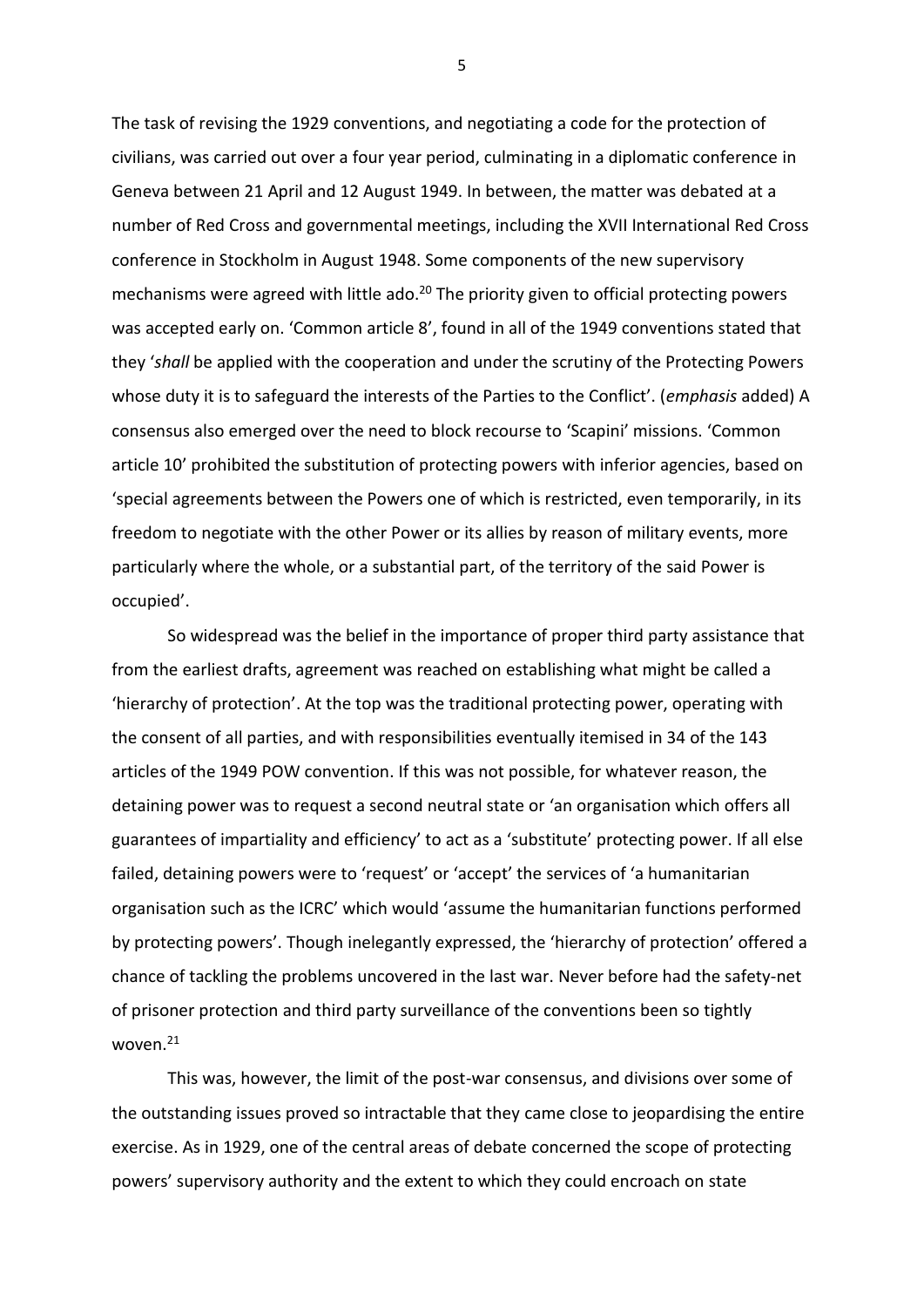prerogatives. In keeping with the attitude shown after 1941, Moscow was inclined to limit the scope of the protecting power mandates. An amendment tabled at the diplomatic conference called for an injunction against protecting powers 'infring[ing] the sovereignty of the State' or acting in 'opposition to State security or military requirements'. The western powers, by contrast, whose servicemen had generally benefited from third party protection, were reluctant to see neutral inspectors unduly impeded.<sup>22</sup> When put to a vote, the majority decided that Moscow's concerns over state sovereignty were misplaced. After all, the protecting powers' authority was restricted to only those actions required to ensure that parties lived up to their commitments, and in ratifying the convention, states freely entered into accepting these commitments.<sup>23</sup> A compromise solution, sufficient to satisfy Soviet anxieties, was eventually agreed, whereby protecting powers were, at all times, to 'take account of the imperative necessities of security of the State' and avoid 'exceed[ing] their mission under the ... Convention'. An additional clause was added to the sick and wounded conventions – though *not* the POW and civilian codes – allowing states to impose 'exceptional and temporary' restrictions on the protecting power if 'rendered necessary by imperative military necessities'.<sup>24</sup>

Given the breadth of their duties, the possibility of protecting powers falling foul of these restrictions was perhaps slim. But the latitude left for detaining powers to define 'imperative necessity' naturally disappointed those who had hoped to have closed this loophole at the Stockholm conference the previous year. Still, the fact that some accommodation had to be found on this issue was hardly new: the balance between humanitarianism and military necessity has been a recurrent theme since the 1860s, and in 1949, the Soviet Union merely represented a position that had been held, twenty years earlier, by the Japanese and Romanians. It was, in this sense, a modern version of a familiar refrain.<sup>25</sup>

What was new in the post-war debates, were questions over the identity and scope of those institutions included in the convention's 'hierarchy of protection'. The first of these concerned the kind of institution deemed capable *in extremis* of acting *in lieu* of protecting powers. Discussion on this issue partly boiled down to a question of what role the ICRC should occupy as an 'organ of control'. At first sight, this might seem rather odd. After all, the ICRC had begun the codification of customary practice in 1864, and had been the principal architect and guardian of international humanitarian law ever since. It was the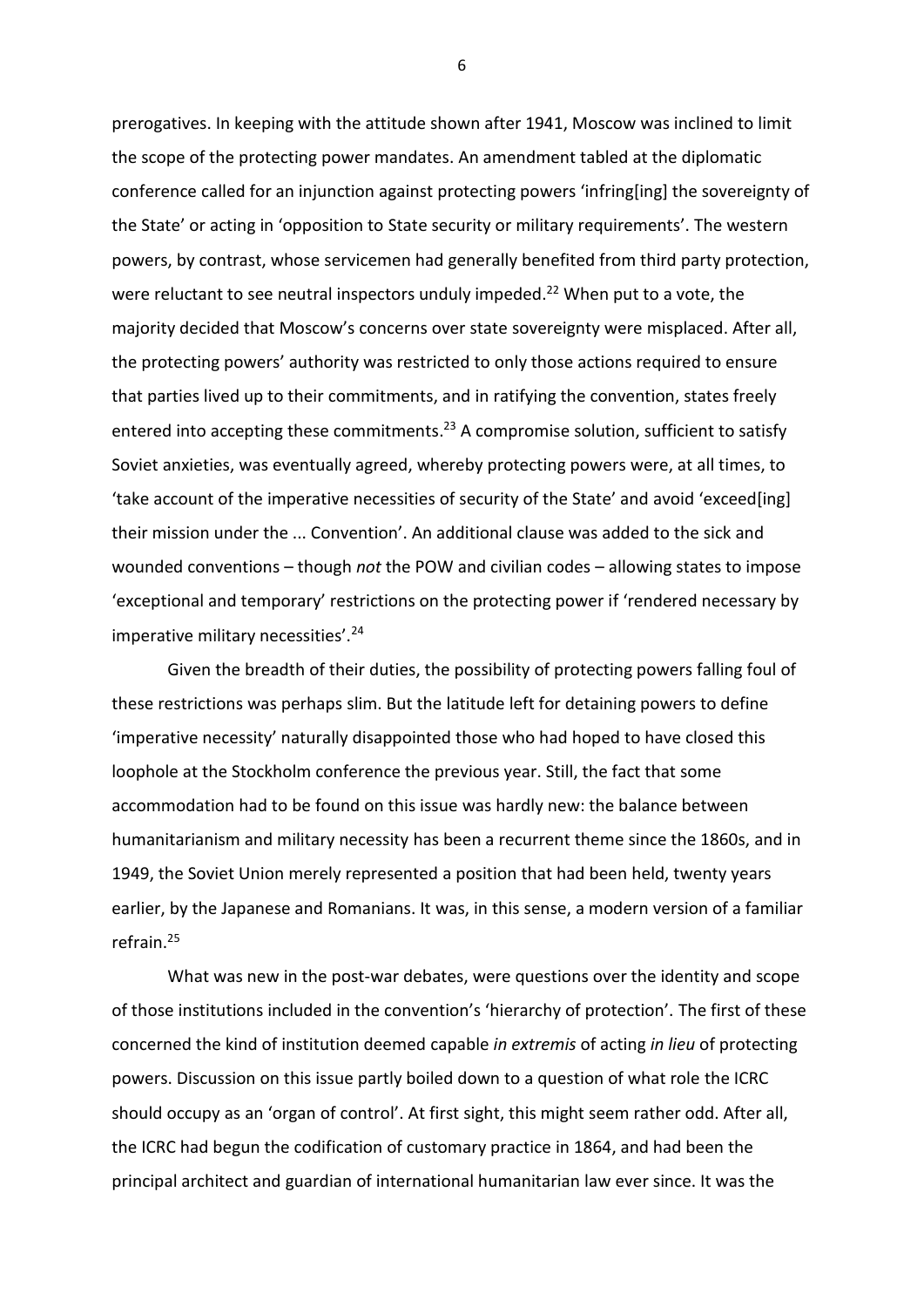ICRC that had first called for a revision of the conventions in 1945 and shepherded successive drafts through subsequent meetings. In a conference of national Red Cross societies held in the summer of 1946, most agreed that specific areas of competency for the ICRC had to be spelt out in the new conventions. 26

Critics of the ICRC were, however, thick on the ground after 1945 and there was no certainty that it would be able to retain its position, as of right, in the new conventions. The institution had already found itself under pressure in 1945 when the western powers resisted ICRC efforts to provide succour to Axis servicemen, who had been re-categorised as 'surrendered enemy personnel' and denied protection under the POW convention.<sup>27</sup> But its most outspoken critic was the Soviet government. Moscow's opposition was so trenchant that it absented itself from all meetings before 1949 on the grounds that the ICRC's lamentable wartime conduct disqualified it from hosting such events. Its denunciation of the ICRC three days before the opening of the Red Cross conference in Stockholm was particularly caustic and prompted the organisers to reschedule the first day's proceedings to allow the ICRC president, Paul Ruegger, to respond to Soviet charges. Ruegger's speech and the three volume report on the ICRC's wartime operations published for the occasion were well received, but few present could ignore the fact that Soviet opposition to the committee was deep-seated and likely to shape its subsequent view of the conventions.<sup>28</sup>

In reality, Soviet criticism of the committee was important not so much in affecting the outcome of any particular vote – the eastern bloc vote was too small to muster a majority – but rather in influencing behaviour of other delegations. Geoffrey Best has argued that French delegations were particularly sensitive to Soviet wishes, in large part due to the waxing electoral fortunes of the communist party at home. He suggests that the French proposal for a 'high international committee' to oversee the conventions was essentially driven by the desire to keep Moscow happy and provide an alternative mechanism to the ICRC.<sup>29</sup> The 'high international committee' comprising of thirty distinguished lawyers, luminaries and international 'elder statesmen' was to be convened at the start of a conflict to 'supervise the application and ensure respect for the convention'. In fact, the Cahen-Salvador proposal, named after the lead French delegate, reflected a trend in French thinking that extended back before the war – the French had proposed a similar body at the 1929 conference – and was designed to deal with situations in which there were no neutral states to act as protecting powers, and no neutral Switzerland to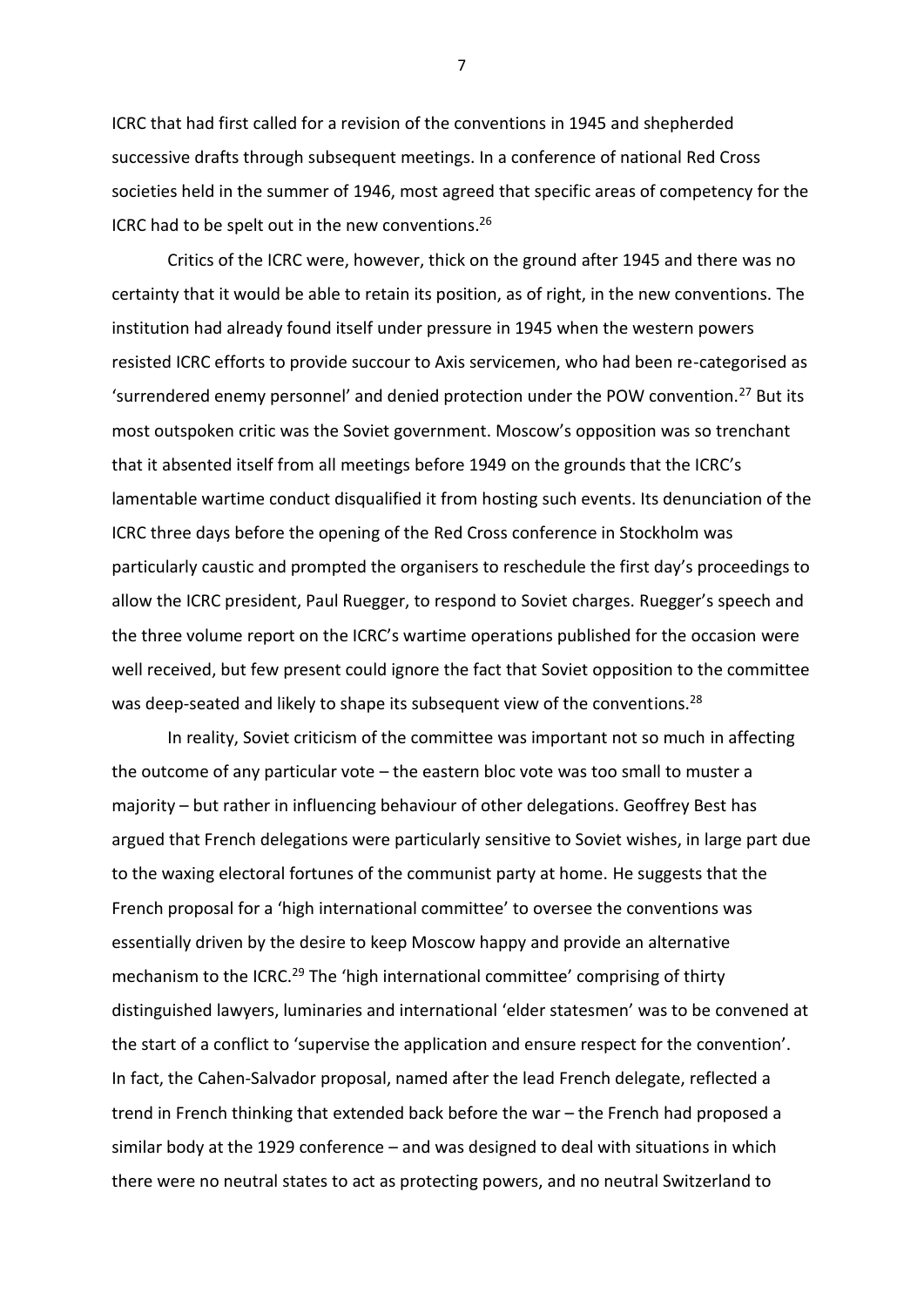provide a base for the ICRC. First raised in 1947, the proposal for a high international committee had particular traction at the diplomatic conference where 'extreme pressure' from the French had secured the presidency of one of the commissions for Cahen-Salvador.<sup>30</sup> Although the proposal was turned down  $-$  there were doubts over how a 'high international committee' would operate in the circumstances envisaged – the conference adopted a resolution urging states to investigate the matter further. French efforts to keep it on the diplomatic agenda in the early 1950s failed, but the issue continued to be discussed in other forums for a further decade. The International Law Association debated the issue at its annual conference in 1964, and it resonated with particular force in the International Committee for Military Medicine and International Committee for the Neutrality of Medicine, both of which were anxious to insulate military medicine from Cold War pressures and ensure respect for medical units operating under the conventions.<sup>31</sup>

Cahen-Salvador's proposal was, however, only one of a number of initiatives that emerged over the period that threatened to undercut the ICRC's standing in the Red Cross movement and, by extension, its place in the new conventions. By the eve of the Geneva Conference, the ICRC faced challenges from two different directions. On the one hand, the eastern bloc societies, suspicious of the committee's western, 'bourgeois' leanings insisted that its membership be 'internationalised' through the introduction of members from across both sides of the Iron Curtain. On the other hand, some western societies were anxious to bridge the gap between the international committee and the umbrella organisation for the national societies, the League of Red Cross Societies. The Swedish, American, French and Belgian societies all lent their voice to calls for a 'standing commission', chaired by the charismatic vice-president of the Swedish Red Cross, Count Folke Bernadotte, to sit between the ICRC and the League and coordinate their respective activities.<sup>32</sup> In both cases, the ICRC was confronted with a challenge to its leadership of the Red Cross family and its authority as the principal supervisory institution for the movement in times of war.

Over time, the danger of a fissure opening up along Cold War lines gradually helped rein in some of the western societies' enthusiasm for reform. But while pressure on the ICRC ebbed, lingering doubts over the suitability of its statutes, form and membership inevitably coloured thinking over the wisdom of leaving the ICRC as the principal default 'organ of control' in the revised conventions.<sup>33</sup> The committee's very 'Swissness', hitherto a guarantee for its neutrality and independence, was much less valued in a world governed by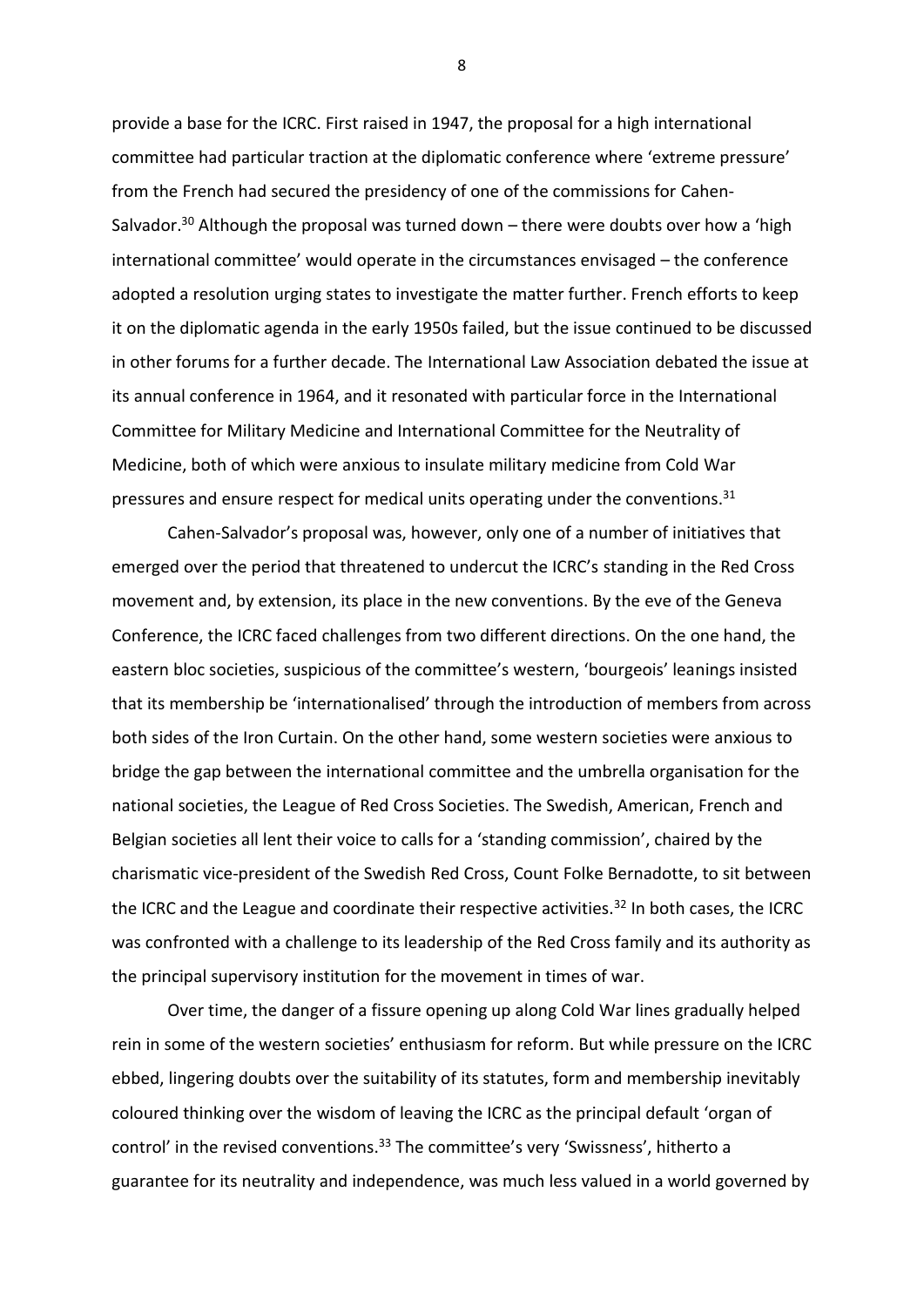a United Nations charter that cast doubt over the viability of neutrality in international politics, or one teetering on the brink of another global war. <sup>34</sup> Moscow's outspoken criticism of the committee before the Stockholm conference inevitably threw such concerns into sharp relief. As Harold Starr, head of the American Red Cross delegation in 1948 bluntly put it; 'as the ICRC was no longer *persona grata* with the USSR and its neighbours, it was not opportune, if one desires to have these states adhere to the new conventions, to allow the ICRC to figure prominently [in the conventions]'.<sup>35</sup>

In line with this thinking, Starr tabled a series of proposals at Stockholm which effectively airbrushed the committee out of the revised conventions, and replaced it with a 'competent international body', a term that was sufficiently vague to leave open the possibility of a variety of *ad hoc* institutions, whether drawn from the international Red Cross movement or not. The American amendments not only covered prisoners' external relations and the 'organs of control', but included the ICRC's role in transportation and relief activities and its place in convening the 'central POW information agency'. It took all the tact and back-room diplomacy the ICRC delegates could muster to overturn the American initiative. Part of the problem lay in the Americans' conflation of two different levels in the 'hierarchy of protection'; namely the 'substitute protecting powers' (neutral states that stepped in when the original protecting powers were unable to function) and the 'quasi protecting powers' ('humanitarian organisation such as the ICRC', which would 'assume the *humanitarian* functions performed by protecting powers' where state-based protection was not possible). Naturally, any thought that the ICRC might act as a 'substitute' protecting power, rather than a 'quasi' (humanitarian) one entailed an accretion of powers to Geneva that would elevate, rather than diminish, its status in the international Red Cross movement. The fact the ICRC itself was averse to shouldering political responsibilities under the convention – lest they interfere with its traditional humanitarian activities – had little appreciable impact on American attitudes. According to ICRC observers, it was only the 'very dignified' intervention of the South African Red Cross delegate that swung the debate in the ICRC's favour. Even then, the ICRC only remained in the Stockholm draft as an 'organ of control' by a vote of  $10:8.^{36}$ 

Starr's anxiety over the danger of naming the ICRC as a 'quasi' protecting power was not entirely without foundation. As we will see, Moscow did nothing to help the ICRC in North Korea after June 1950; thirty years later, it barred the ICRC from operating inside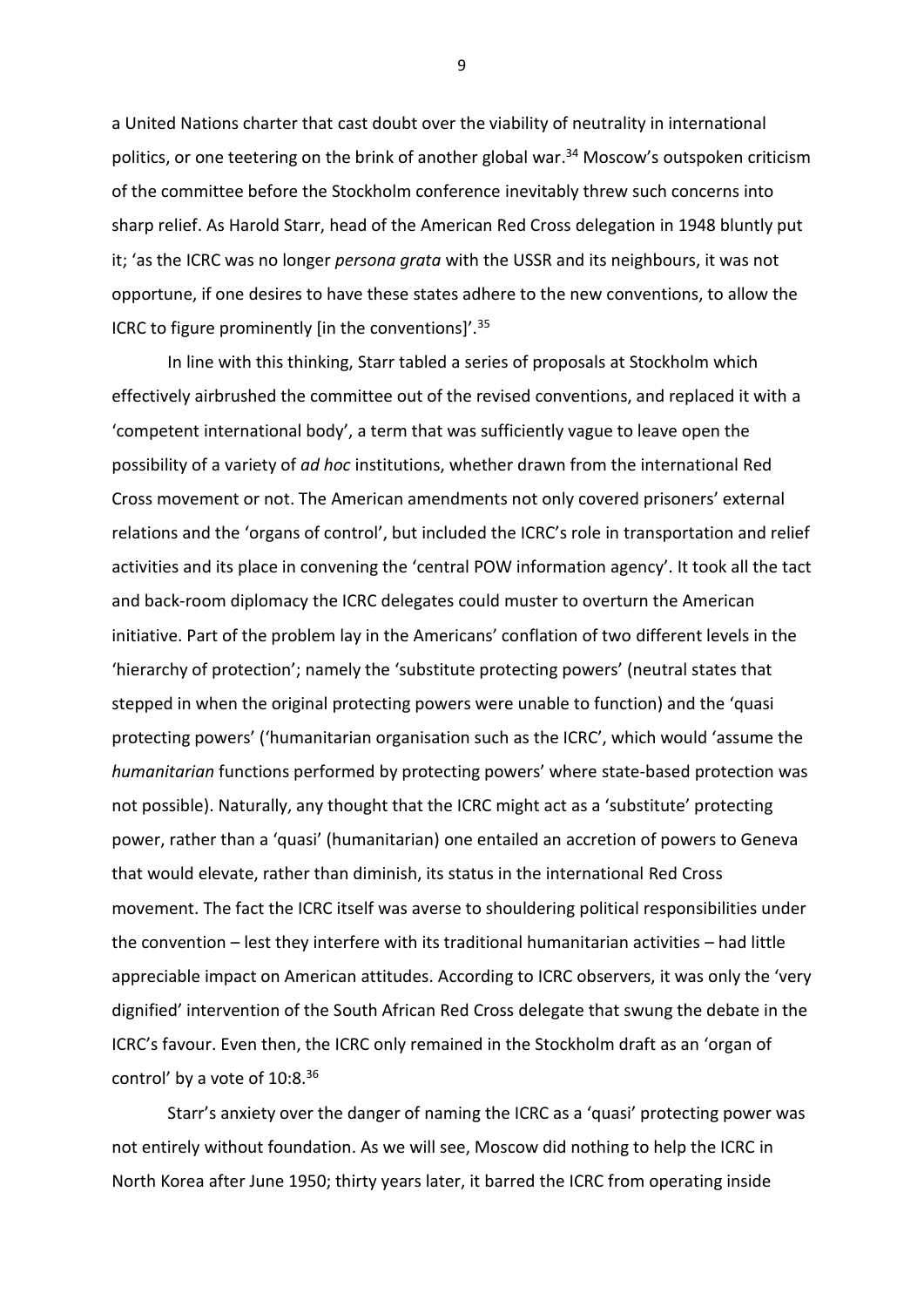Afghanistan. In 1949, however, Soviet interests lay elsewhere, and much to Geneva's relief, Moscow chose not to contest the ICRC's position in the conventions. Instead, and rather unexpectedly, it turned its attention to the issue of the 'substitute' protecting power. The crux of the Soviet position lay in their opposition to the idea that the right to choose a substitute lay with the detaining power, as this opened the possibility of interned Soviet civilians and servicemen being 'protected' by a state, not of Moscow's choosing. Soviet concerns were principally directed towards the fate of their own personnel, but the fact that German and Japanese POWs were still detained in Soviet camps from the last war was hardly lost on the other delegates.<sup>37</sup> Moscow's opposition to the 'substitute protecting power' clause gave rise to one of only two 'reservations' tabled at the signing ceremony, and was to have profound implications for western confidence in the POW convention over the succeeding decades. The Soviets refused to 'recognise the validity of requests by the Detaining Power to a neutral State or to a humanitarian organization, to undertake the functions performed by a Protecting Power, unless the consent of the Government of the country of which the protected person [POWs] are nationals has been obtained'.<sup>38</sup>

When set alongside Moscow's other reservation – its insistence on the right to try prisoners for war crimes (article 85) – Soviet objections threatened to frustrate the humanitarian ambitions of the conventions. Instead of taking the convention's criteria of 'impartiality' and 'humanitarianism' as good faith guarantees to be lived up to, the Soviets' sought to secure compliance through the arbitrary power to withhold consent. In reality, it meant that in a Soviet-US conflict, Washington would be obliged to employ a protecting power or humanitarian organisation in order to meet its legal obligations, even though Moscow, under its reservation, could withhold recognition. The Soviets, for their part, could insist on drawing on the services of a communist aid society or a satellite state which might, as a US State Department memorandum put it, 'purposely have been kept apart from the hostilities to qualify as a neutral, to "protect" the interests of US POWs and detainees in Russian hands'.<sup>39</sup> Western efforts to deal with the Soviet challenge were unsuccessful. Any objection to the Soviet reservations ran the danger of either delaying Soviet ratification, or provoking the Soviets into tabling objections to the various reservations made by the western powers to articles in the civilian convention.<sup>40</sup>

For all the progress made in bolstering the supervisory regime, the new 'hierarchy of protection' unveiled in 1949 was therefore noticeably weaker than many scholars initially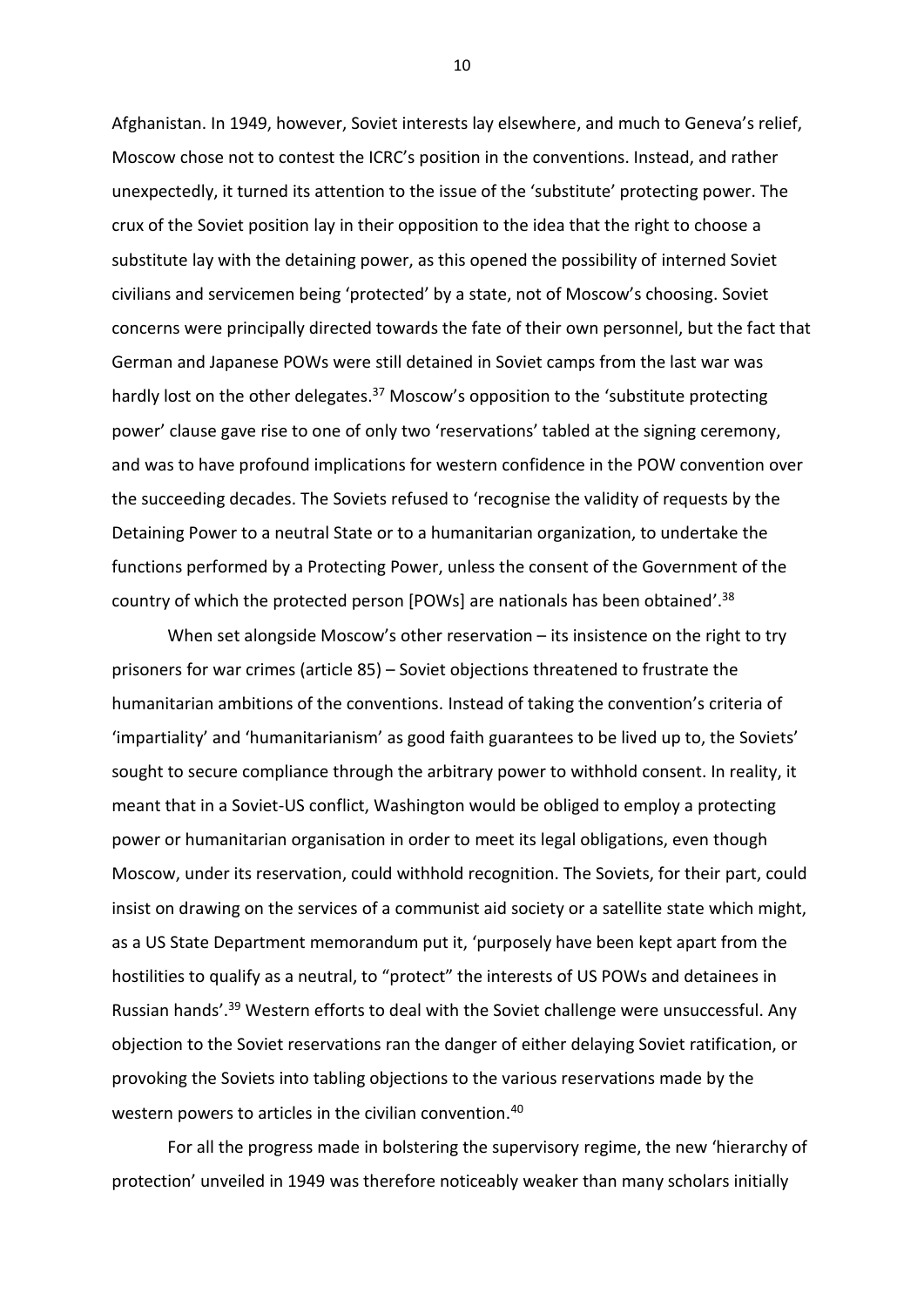assumed.<sup>41</sup> True, the ICRC's status had been elevated: its right to intervene on behalf of POWs was affirmed in thirteen separate articles, and in explicitly defining its status as 'an impartial humanitarian body' (arts 3 & 9), impartiality was acknowledged as a 'constitutive quality' of the ICRC (despite remaining a Swiss institution) rather than merely a principle observed in the course of its operations.<sup>42</sup> But the defeat of Cahen-Salvador's and Starr's proposals scarcely amounted to a ringing endorsement of the Geneva committee. Indeed, the back room tussles only underscored the lack of confidence in the institution as currently conceived. Equally troubling was the position of the protecting power. Though their remit had been widened and clarified, the Soviet reservation cast doubt over whether this vital element in the POW regime could remain insulated from the corrosive effects of Cold War politics.

\*\*\*

Debate over the robustness of the 1949 conventions' oversight mechanisms was overtaken by the outbreak of fighting in Korea in June 1950. Although the 1949 conventions were not in force – only Switzerland had ratified them by this date, and many states suspended discussions for the duration of hostilities<sup>43</sup> – the warring parties all proclaimed their readiness to adhere to the 'humanitarian principles' underpinning the conventions: the U.S. State Department in a letter to the ICRC on 3 July, and Pyongyang ten days later, on 13 July. Today the war is principally remembered for the politicization of the POW issue, with prisoners subjected to political indoctrination and scripted into propaganda films and broadcasts.<sup>44</sup> Korean forces on both sides routinely ill-treated their captives, and while the U.N. forces were frequently shocked by the behaviour of their allies, they too had to resort to tanks and tear gas to restore order amongst rioting communist prisoners at the U.N. detention facilities at Koje-Do.<sup>45</sup> Most famously, progress in the armistice talks, which began in early July 1951, were repeatedly stalled over the issue of prisoners of war, and the desire of the western governments to secure agreement on the principle of 'voluntary repatriation' at the close of hostilities, as a 'substitute for victory' over communist forces on the battlefield. <sup>46</sup> The war was also, however, an important test for the new norms of POW protection. As we will see, the test was failed in nearly every respect; but the practices that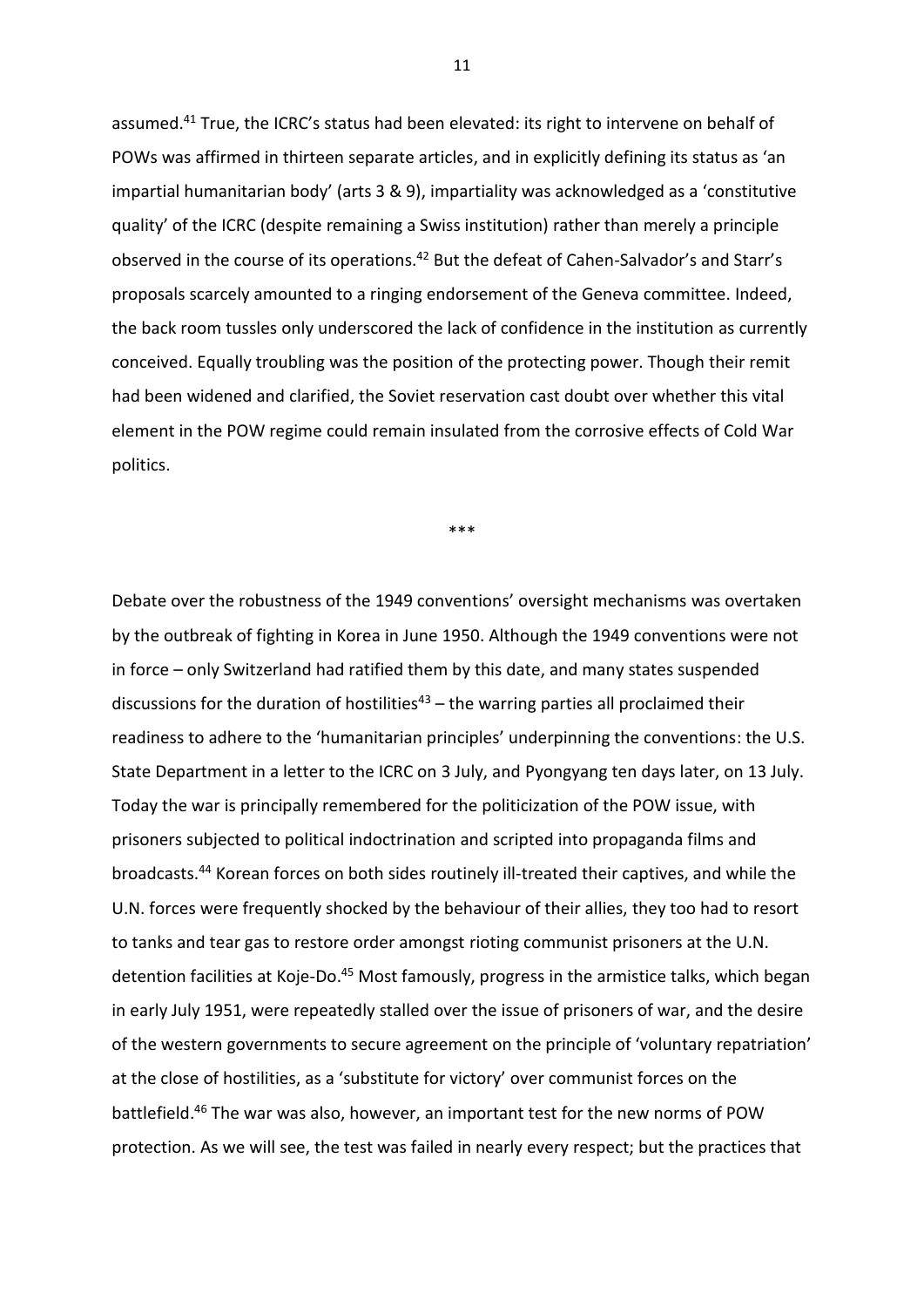emerged in their wake had a profound impact on the shape of international humanitarianism for the next half century.

Interestingly, neither side moved to employ a protecting power at the outset of hostilities. While Pyongyang's attitude towards the issue can be deduced from its subsequent refusal to agree to external interference over its POW policies, the West's hesitation initially stemmed from a determination to avoid any action likely to bestow political legitimacy on the North Korean regime. As the U.N. intervention in Korea was deemed to be a 'police action', not a war, the West did not consider the new conventions legally binding and therefore limited their observance to only 'such detailed provisions as [were] appropriate to the situation'.<sup>47</sup> The protecting power provisions were noticeably excluded from these provisions.<sup>48</sup>

The arrival of Chinese 'volunteers' in Korea in November 1950 and the headlong retreat of U.N. forces that ensued, prompted a rethink over the question of POWs in western capitals. The options were, however, hardly appealing. As no western state had recognised the North Korean regime, the coalition found itself facing precisely the situation envisaged in Moscow's reservation to the 1949 conventions. With only eastern bloc embassies in Pyongyang, the choice of protecting power by early 1951 came down to either the Soviet Union or Czechoslovakia; neither of which were particularly attractive to the western governments.<sup>49</sup> Action was suspended over the first half of the year in the hope that ICRC delegates would gain entry into North Korea. It was only in the autumn, with the front stabilised and armistice talks opened at Kaesong, that the U.N. Secretary General approached the Chinese and North Korean governments, asking them to appoint a substitute protecting power or accept the services of the ICRC as a 'quasi' protecting power. <sup>50</sup> Western governments were rightly, as it turned out, sceptical over the chances of success, and backed the initiative primarily to strengthen their negotiating position at Kaesong. <sup>51</sup> Statements by Chou Enlai the following July, hinting at Peking's willingness to recognise the 1949 conventions and the 1925 Geneva gas protocol, prompted the West to appeal for Soviet assistance to sway opinion in Peking and Pyongyang, but once again the initiative came to nought. Chou Enlai's trumpeting of the 1925 protocol was too convenient for communist propaganda over the West's alleged use of chemical weapons in Korea to be taken seriously, while his flattering references to Soviet reservations in the 1949 conventions, appeared to suggest that he was intent on trying UN airmen for war crimes,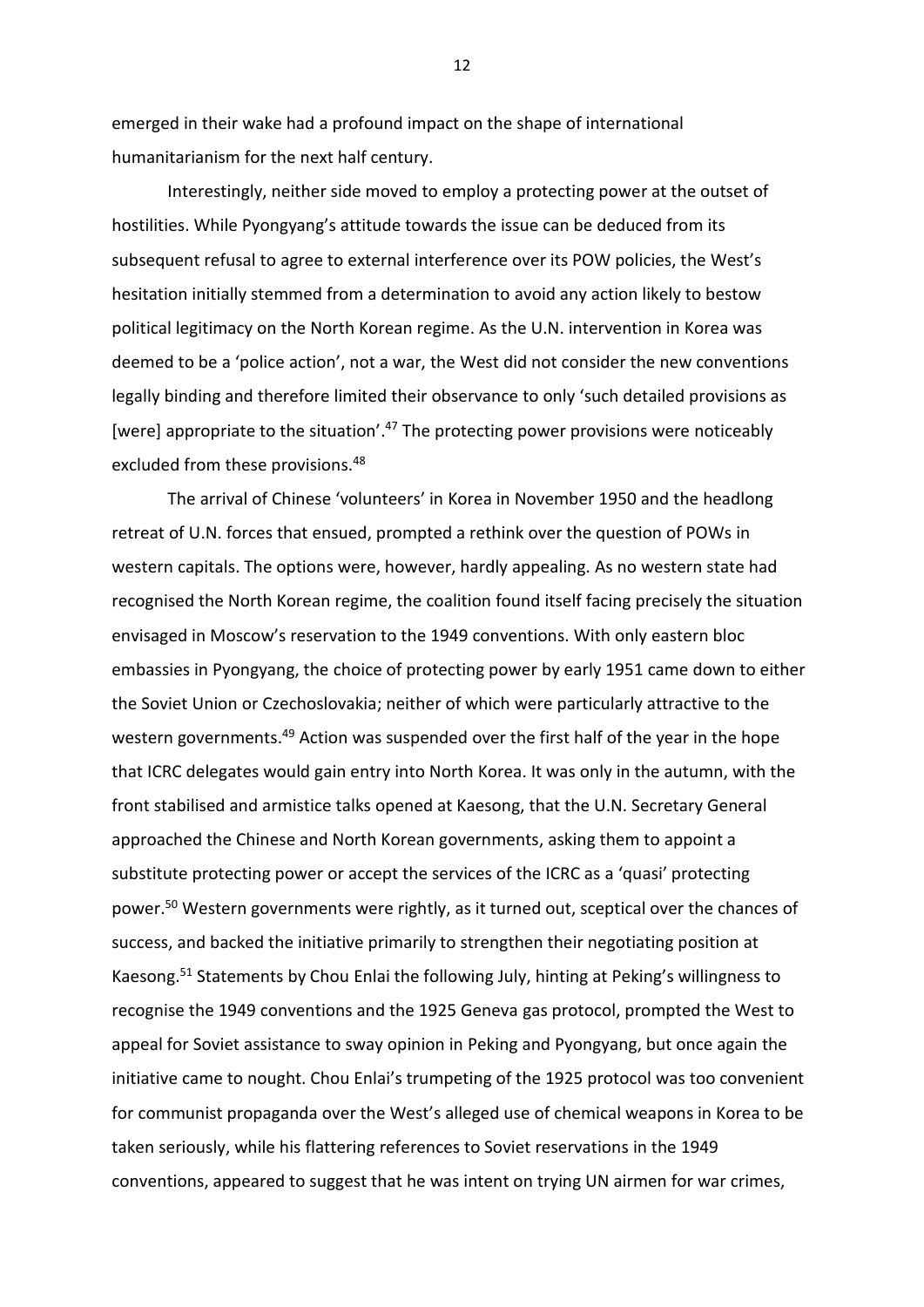while denying the ICRC access to the conflict as a substitute protecting power. In both cases, it was difficult to see how the interests of western POWs could be advanced by Peking's sudden affection for the humanitarian codes.<sup>52</sup>

An equally instrumentalist approach can be detected in attitudes towards the ICRC. Geneva offered its services to both parties at the start of hostilities, but was never formally invited to act as a 'quasi' protecting power. Consequently, just as in the  $2^{nd}$  World War, any initiatives on behalf of the prisoners depended on securing the consent of the belligerent governments. In the North, this was not forthcoming. Of the 200 communications sent by Geneva to Pyongyang between June 1950 and December 1951, only two elicited any reply. Paul Ruegger's visit to Peking in the spring of 1951 provided a brief glimmer of hope, but by the summer it was clear that the Chinese Red Cross would not press the ICRC's case or arrange for the distribution of medical and relief supplies. Similar approaches via Moscow proved equally forlorn. Peking denied responsibility for the Chinese 'volunteers' and remained unmoved by Geneva's release of names of communist prisoners held by the U.N. <sup>53</sup> The ICRC was thus forced to watch on impassively as communist 'peace movements' and their western sympathisers were given free access to 'report' on the communist camps, while notification of the identity of individual inmates filtered back to the West through staged radio broadcasts by 're-educated' prisoners. 54

South of the 38<sup>th</sup> parallel, the situation was different. The fact that Geneva had nothing to show for its efforts in the North did not materially affect the scope or effectiveness of its advocacy and inspection work on behalf of POWs in the South. In truth, despite repeatedly complaining about the inconvenience and unreality of applying the POW convention unilaterally, the U.N. command could do little but accept the ICRC's presence. To do otherwise would damage its international standing, add fuel to allegations over its use of germ warfare agents, and banish any chance of delivering aid to its prisoners in communist hands. Indeed, the military authorities came to value the ICRC's expertise, and occasionally appealed to its delegates to assist in areas that were not explicitly 'humanitarian'.<sup>55</sup>

The lack of any sustained effort to adopt or adapt the convention's 'hierarchy of protection' should prompt us to question the depth of western commitment to these mechanisms. Clearly the existence of Moscow's reservations – and Chou Enlai's apparent sympathy for them – cast doubts in western minds over the whole question of POW protection. The politicization of the POW issue during the war inevitably fanned western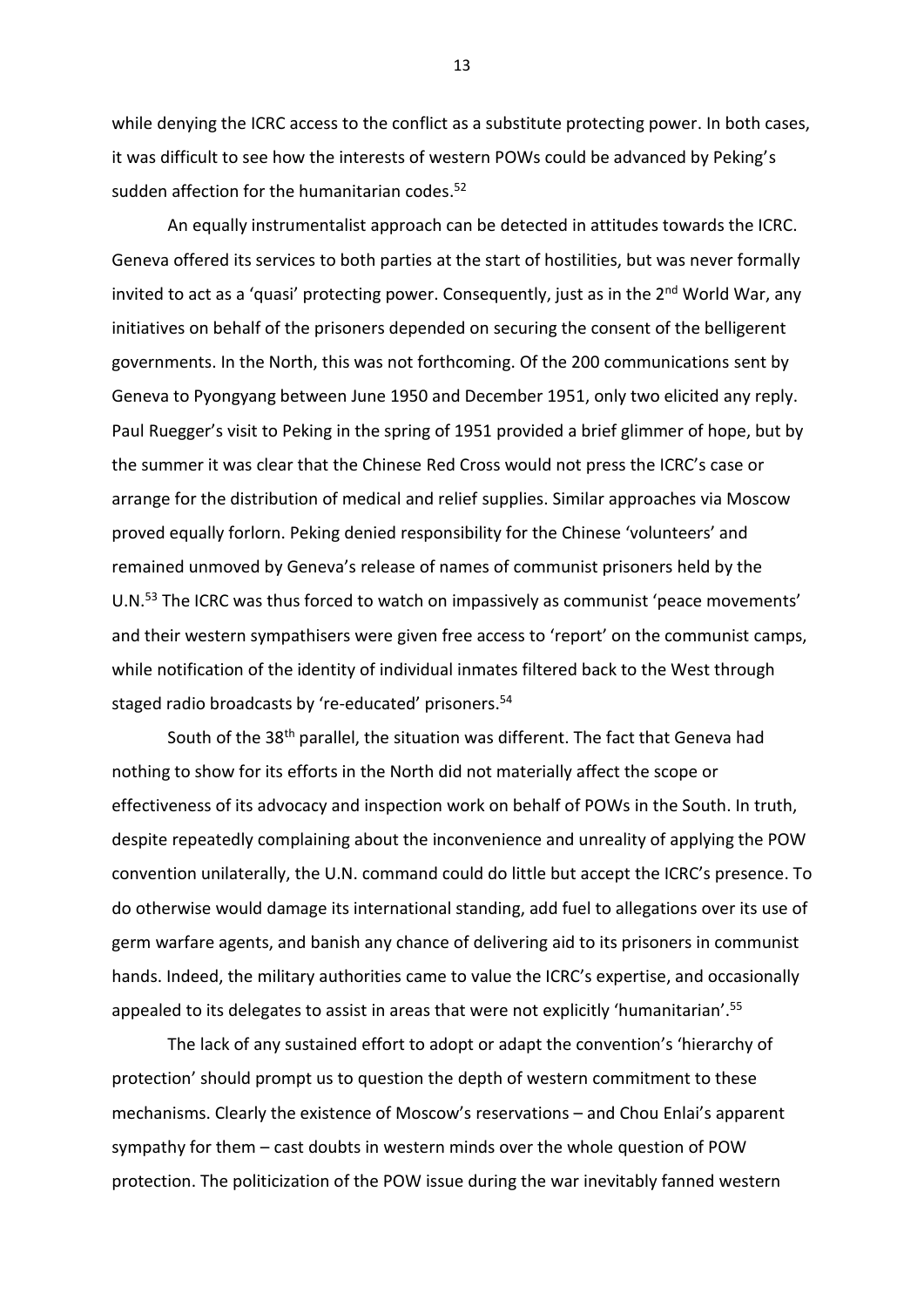suspicions over communist intentions, and strengthened the conviction that the 1949 conventions were 'entirely inadequate for and inapplicable to' a conflict with the communist bloc. 56

The re-emergence of neutrality in the early 1950s did, it is true, raise hopes that 'neutral' and 'impartial' protecting powers might yet survive the onset of the Cold War. The four power Neutral Nations Supervisory Commission for Korea, though framing the European neutrals along ideological lines, implied that predictions over the imminent demise of neutrality were premature. Moscow's flirtation with a 'neutral' Germany in the early 1950s, the signing of the Austrian State treaty in 1955, and the gradual emergence of 'third world' neutralism under Indian leadership, inevitably strengthened this belief, and goes some way to explaining the West's renewed confidence in the Geneva conventions by the late 1950s.

Yet, the real lesson taken from the Korean War was the belief that, under Cold War conditions, it paid to operate outside the protecting power framework. This conclusion obviously jarred with the concerns expressed by the U.N. coalition over the fate of its men in communist hands. But there is little doubt that the experience of confronting communism in the developing world convinced many in the U.N. command that there was some advantage in curtailing the work of the conventions' 'organs of control'. The rarefied, academic discussions over whether the Korean War was a unique case under international law, soon gave way to the realisation that the conflict was ultimately a harbinger of things to come. The benefit of withholding political recognition from one's adversary – whether in the form of a puppet communist regime, or an anti-colonial insurgency – had obvious appeal.

The same was true for the *informal* character of the ICRC's mandate. Unlike the 1929 codes, protecting power arrangements were common to all four of the 1949 conventions. The implications of this were not initially appreciated by the U.N. command. In August 1950 General MacArthur confidently announced that his forces would be guided by all four conventions, but the conduct of fighting, not least the appalling treatment of civilians by South Korean troops, soon convinced him to limit his responsibility to the POW convention alone, and leave Seoul to answer questions on the civilian and Red Cross conventions. As nothing was done to advertise this change, it was not until the ICRC raised the issue in February 1951 that the U.S. government became aware of the situation, and not until the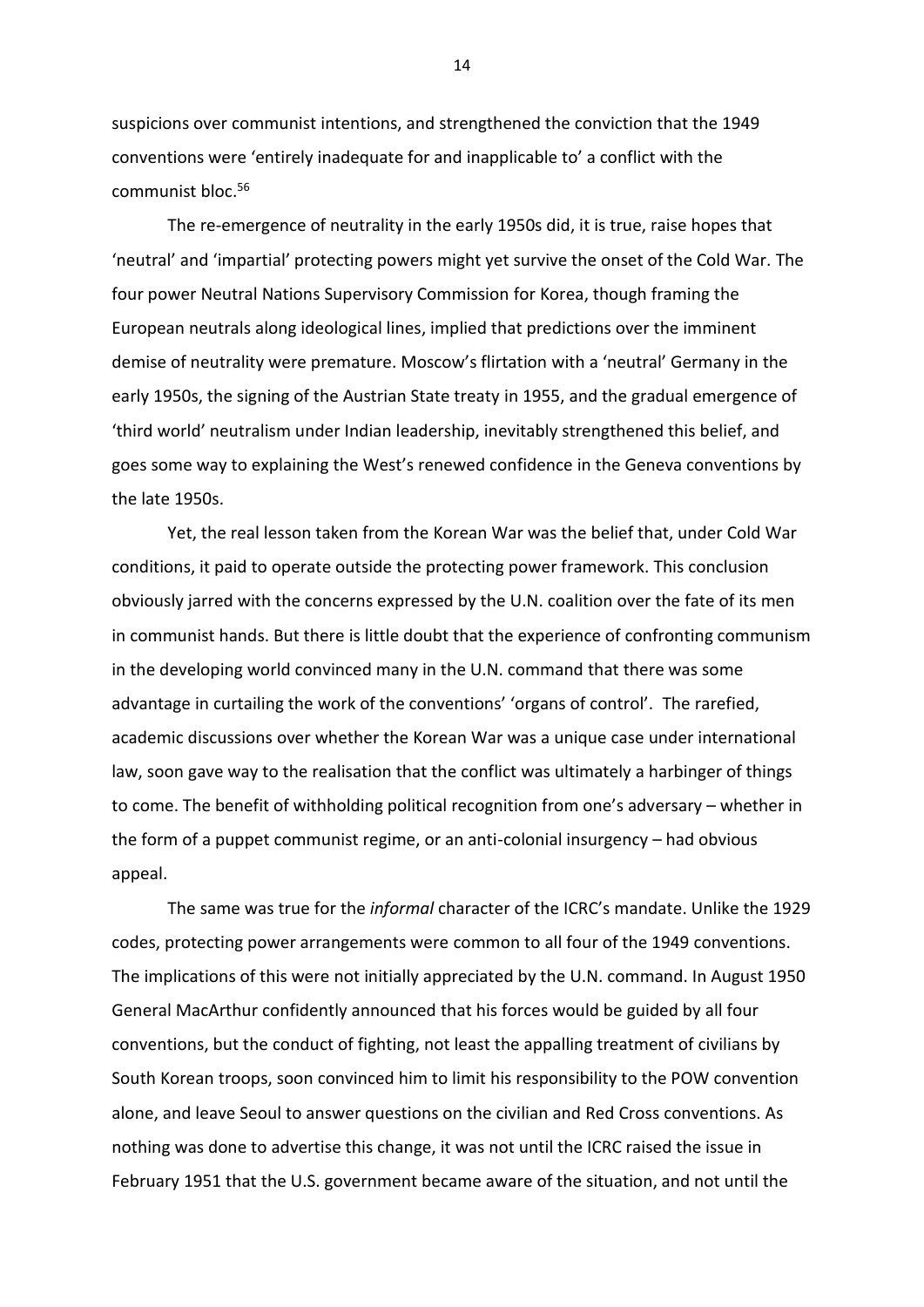middle of that year that the U.N. command confirmed that it was 'not extend[ing] recognition of the ICRC with respect to all four conventions because of what its delegates might discover and report<sup>'.57</sup> Despite efforts to have the U.N. command live up to its public pronouncements, the Red Cross, maritime and civilian conventions were never applied to the Korean conflict. Indeed, the U.N. command attempted to walk back from its commitment to the POW convention, by trying to downgrade the status of ICRC delegates – from 'accredited' to 'invited' – and insisting that their camp reports were submitted for comment first, before being forwarded to the U.N. headquarters in New York.<sup>58</sup>

The ICRC took this in its stride, and chose not to make an issue out of the U.N.'s difficulties at Koje Do or elsewhere. America's 'inexperience in managing POW camps' could, Paul Ruegger wryly remarked in conversation with the British foreign secretary in January 1953, 'sometimes led them astray', but there was little doubt that the UN command was 'doing [its] best to carry out the various Geneva conventions'.<sup>59</sup> As for the committee's part in supervising the application of the conventions, the events in Korea had clearly had a chastening effect on Swiss thinking. By mid-1951, the committee was increasingly warning its delegates to avoid encroaching into areas that properly lay within the jurisdiction of the protecting power.<sup>60</sup> By that winter, as the conflict moved from the battlefield to court of world public opinion, the committee issued a note on 'alleged violations of international law' in which it sought to clarify its remit. While admitting to exercising 'a certain degree of supervision' over the conventions, it insisted that 'its essential task' lay in carrying on 'the humanitarian work entrusted to it by the Conventions and devolving on it under its Statutes and those of the International Red Cross. Instead of passing judgement, the Red Cross must bring help. Before theorizing about principles, it must translate them into action'.<sup>61</sup> Such statements drew approving nods in western capitals.

While, then, the West might sympathise, philosophically, with both the principles and ambitions of the new conventions, the practical experience of applying them within the new Cold War context, made them appear much less attractive. Far better, to pare down the scope of the 'organs of control' and rely on the traditional humanitarian functions of the ICRC, than expose western conduct to the scrutiny of a protecting power, drawing on the full authority of the 1949 conventions. This was just as true for confrontations with the Soviet bloc – where captured enemy personnel would be regarded 'more as political refugees than as prisoners of war<sup> $62$ </sup>, and where their adversaries questioned the whole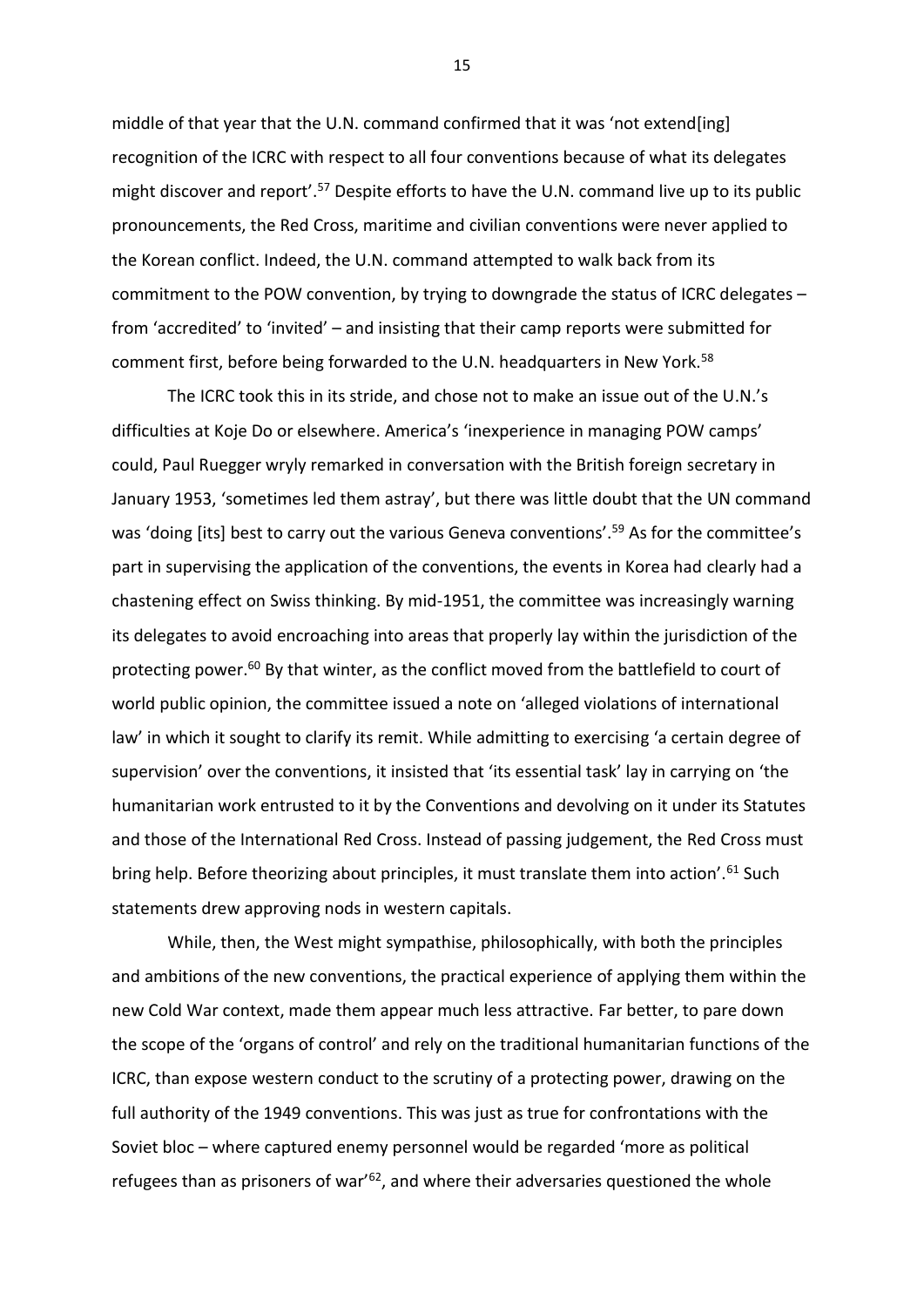premise of 'substitute' or 'quasi' protecting powers – as for conflicts with insurgent movements in the European colonial empires or their post-colonial client states.

Though clearly troubled by the increasing politicisation of prisoner treatment in Korea, western governments could afford themselves a guarded sense of optimism over the shape of the POW regime. The major sticking points during the armistice negotiations – the right of prisoners to seek asylum and the right of parties to use unified command structures in dealing with POW affairs – were both resolved in the West's favour. $63$  Moreover, North Korea's challenge to the Geneva 'norms' had, at least in part, been overcome. The high death-rates amongst U.N. prisoners were shocking, but no worse than those experienced by Allied forces in the Far East and Pacific theatres during the last war. Political indoctrination, which had led twenty-one Americans and one Briton to remain in China after the end of hostilities, clearly rattled western militaries. But while an attentive protecting power might, conceivably, have helped mitigate the threat, the West could take comfort from the fact that the matter could be tackled through improved training in 'resistance to interrogation' and 'conduct after capture'. In all events, the majority of states who joined the U.N. coalition felt confident enough to ratify the POW convention within a few years of the end of hostilities.

This should not, however, lead us to belittle the impact of the Korean War on the development of the POW regime. The apparent self-evident importance of establishing a robust system of oversight for the new conventions did not long survive the conflict. Britain, France and Egypt employed protecting powers during the Suez crisis in 1956, but on only three occasions since then have states lived up to their treaty obligations and accredited neutral states as protecting powers, and on each occasion, 'exceptional' circumstances were deemed to apply.<sup>64</sup> It is ironic that just as the 'organs of control' in international humanitarian law reached their apogee, the international community chose to dispense with their services. The tireless work of the ICRC has ensured that we have not seen the complete return to barbarism that many had feared. But in insisting that it would 'bring help', not 'pass judgement' in its work, the ICRC was not merely reciting its founding mantra; it was, instead, retreating from a tradition of advocacy and debate that it had propagated during the Great War, but had increasingly discarded since the early 1940s. No doubt, in the politically charged world of the Cold War, this shift was wise, but it has left the conventions largely *under*-supervised and allowed belligerents to ignore their treaty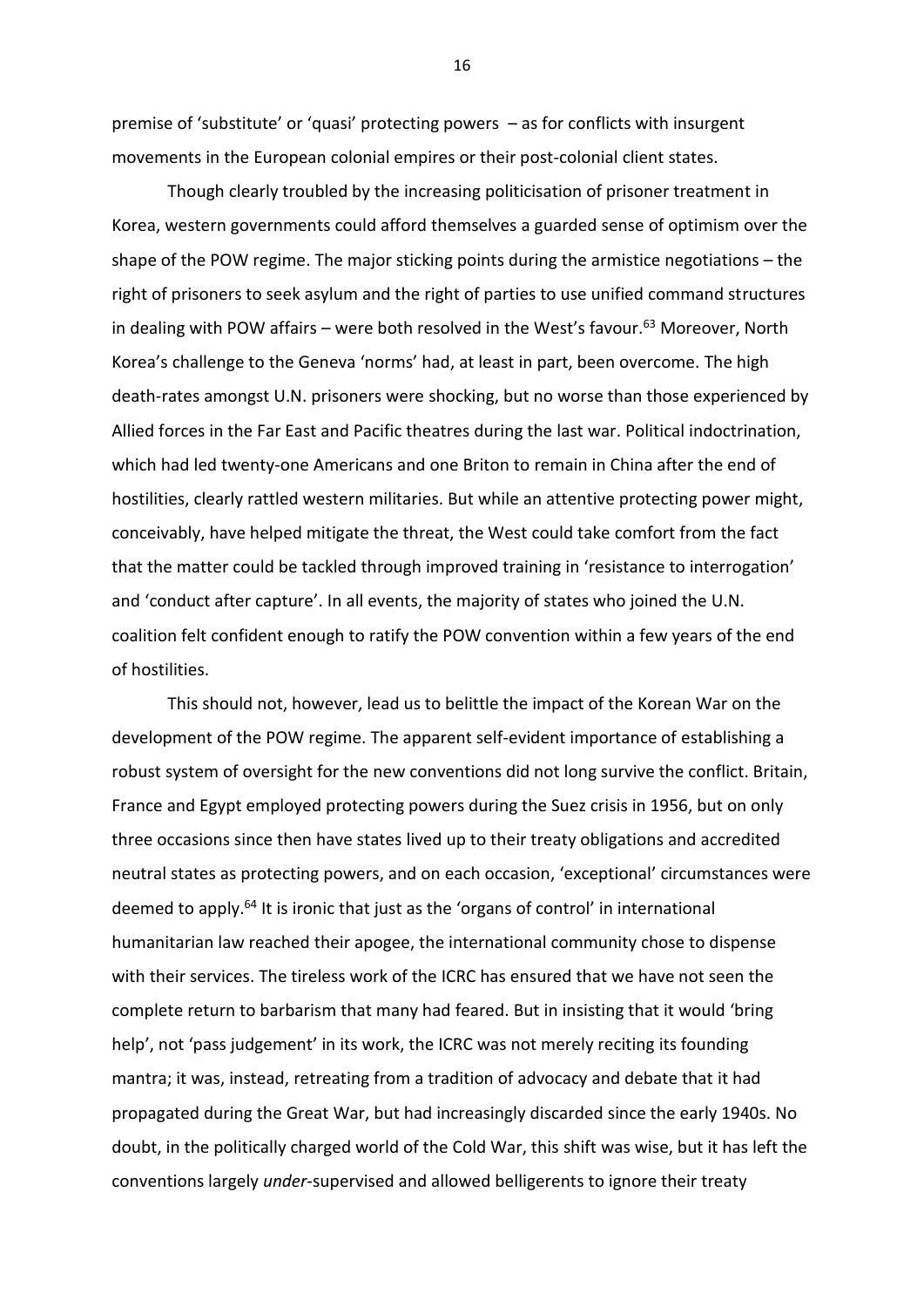obligations without fear of serious censure. Just as in Korea, 'reciprocity' has had little appreciable effect on belligerent behaviour. Indeed, one of the key characteristics of armed conflict since 1945 has been the denial of reciprocity; whether in the 'bush-fire' wars of decolonisation, the inter-state conflicts along the political fault lines in South Asia or the Gulf, or the more recent episodes in the 'global war on terror', with tragic results for those detained by their enemies. Moreover, it was not merely in the contraction of the humanitarian space where the absence of a protecting power was felt. The protecting powers were equipped and empowered to hold belligerents to account across a range of diplomatic and humanitarian concerns. It is surely telling, that in deliberating over what it had learnt from the Korean War, the ICRC was firmly of the view that had protecting powers been present, political tensions between the belligerents would have been eased, and the armistice negotiations brought to a speedier conclusion. It was for this reason that the committee spoke out in favour of protecting powers in international discussions over the course of the 1950s and 1960s.<sup>65</sup> As one senior member of the committee, Frédéric Siordet, remarked in July 1954, 'if protecting powers are not able to accomplish their tasks in good faith, then the *entire* application of the conventions is compromised'.<sup>66</sup> The history of the last sixty years sadly bears out his depressing prognosis.

**.** 

<sup>&</sup>lt;sup>1</sup> L. Harrison (head of US Delegation to Geneva), Report on the Geneva Conventions of 1949, 3 Oct. 1949. U.S. National Archives and Record Administration (NARA). RG59 Entry 5210 Box 9.

<sup>&</sup>lt;sup>2</sup> 'Conference Diplomatique. Rapport Special', confidential, n.d. M. C-. Pilloud (ICRC legal department). ICRC CR254-1. p. 16.

<sup>3</sup> Cited in N. C. W. Dunbar, 'The legal regulation of modern warfare', *Transactions of the Grotius Society*, vol. 40 (1955), pp 83-95,

<sup>4</sup> Geoffrey Best, *Law and War since 1945*, (Oxford: Clarendon, 1994), pp. 80-179. Jean Pictet, *Commentary on the Geneva Conventions of 12 August 1949. Vol. III. Geneva Convention relative to the Treatment of Prisoners of War* (Geneva: ICRC, 1960), pp. 93-127

<sup>5</sup> See Maartje Abbenhuis, *The Age of Neutrals: neutrality and great power politics, 1815-1914* (Cambridge: Cambridge University Press, 2014), pp. 144-77.

<sup>&</sup>lt;sup>6</sup> Neville Wylie, 'The 1929 Prisoner of War Convention and the Building of the Interwar Prisoner of War Regime', in Sibylle Scheipers (ed.), *Prisoners in War. Norms, military cultures and reciprocity in armed conflict* (Oxford: Oxford University Press, 2009), pp. 91-108.

<sup>&</sup>lt;sup>7</sup> For a broader study of this theme; Joan Beaumont, 'Protecting Prisoners of War, 1939-1995', in Bob Moore and Kent Fedorowich (eds.), *Prisoners of War and their Captors in World War II* (Oxford: Berg, 1996), pp. 277-97.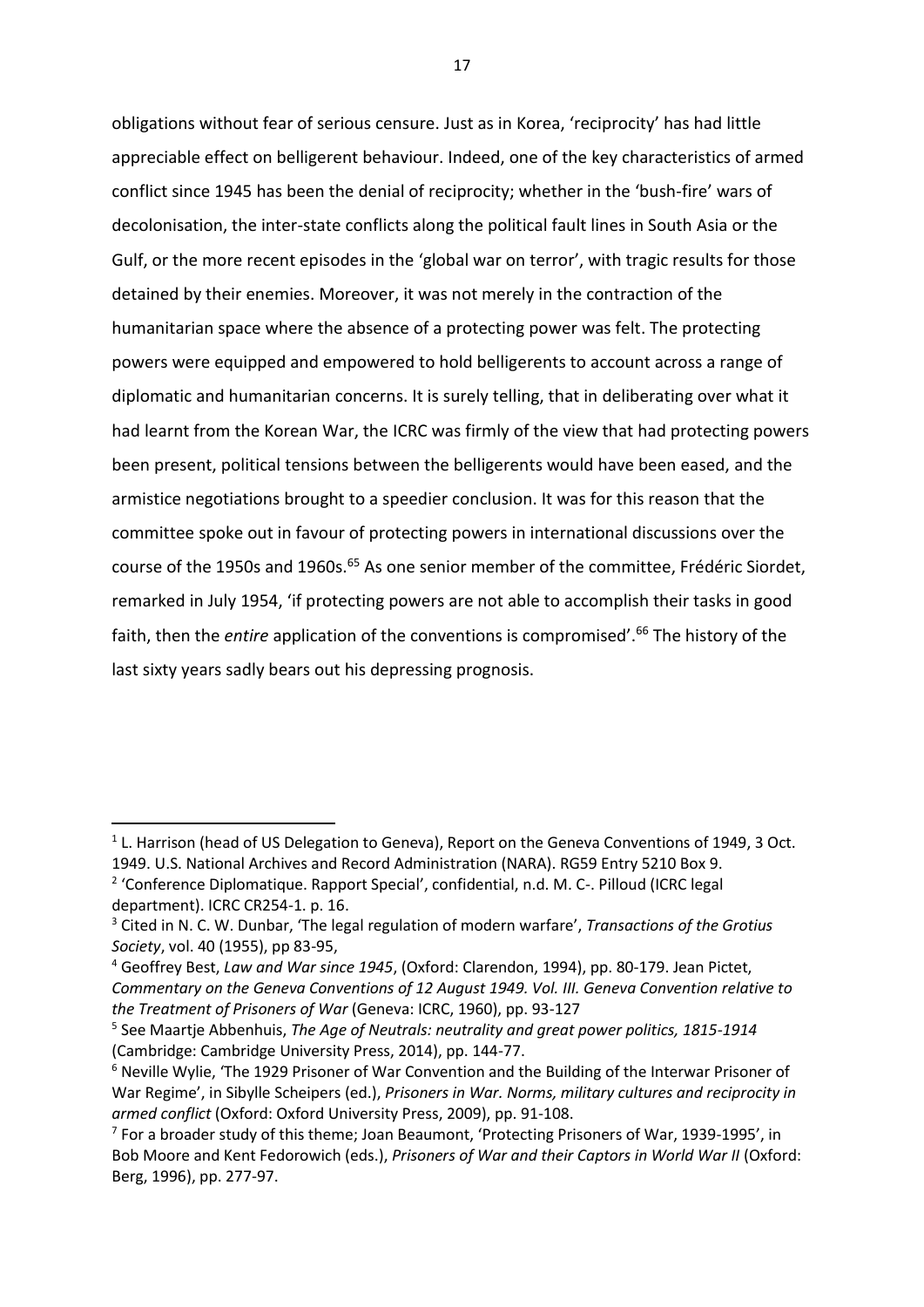8 See S. P. Mackenzie, 'The Treatment of Prisoners of War in World War II', *Journal of Modern History*, 66/3 (1994), pp. 487-520,

<sup>9</sup> Berlin stated that the humanitarian needs of Polish soldiers and civilians would henceforth be met by the German Red Cross society.

<sup>10</sup> G. Scapini to O. Abetz, 'Note concernant les Prisonniers de Guerre', 2 Sept. 1940. Scapini Papers, Box 1. Folder Reinecke. Hoover Institution. George Scapini, *Mission sans Gloire* (Paris, 1960).  $11$  For a summary of the voluminous literature, see articles by Bob Moore, Rüdiger Overmans and Philip Towle in Scheipers (ed.), *Prisoners in War*, pp. 111-125, 127-140. 141-153.

 $12$  For a summary of Japanese attitudes, see Ikuhiko Hata, 'From Consideration to Contempt: The Changing Nature of Japanese Military and Popular Perceptions of Prisoners of War Through the Ages', in Moore and Fedorowich (eds.), *Prisoners of War and their Captors*, pp. 253-276.

 $13$  Pictet suggested that four million prisoners (1 in every 3) were protected. Jean Pictet, *Development and Principles of International Humanitarian Law* (Geneva: Henry Dunant Institute, 1985), p. 37.

 $14$  Neville Wylie, 'Une evaluation du parcours de la Suisse en tant que puissance protectrice a "double mandate" pour le Royaume-Uni et l'Allemagne durant la Seconde Guerre mondiale', *Relations Internationales* 2010 144, pp. 3-20.

<sup>15</sup> Neville Wylie, *Barbed wire diplomacy: Britain, Germany, and the politics of prisoners of war, 1939- 1945* Oxford: Oxford University Press, 2010.

<sup>16</sup> Neville Wylie, 'Das Internationale Komitee vom Roten Kruez und die Kriegsgefangenen', in Gunter Bischof, Stefan Karner, Barbara Stelzl-Marx (et al. eds) *Kriegsgefangenschaft des Zweiten Weltkrieges* (Munich, Oldenbourg 2005), pp. 241-58. Isabelle Vonèche Cardia, *Neutralité et Engagement. Les relations entre le Comité international de la Croix-Rouge (CICR) et le Gouvernement Suisse, 1938-1945* (SHSR, Lausanne, 2012).

<sup>17</sup> Delphine Debons, Antoine Fleury and Jean-François Pitteloud (eds.), *Katyn et la Suisse: experts et expertises médicales dans les crises humanitaires, 1920-2007* (Geneva, Georg, 2009).

<sup>18</sup> See Jean-Claude Favez, *The Red Cross and the Holocaust* Cambridge: Cambridge University Press, 1999. James Crossland, *Britain and the International Committee of the Red Cross, 1939-1945* (Basingstoke: Palgrave, 2014).

<sup>19</sup> See *Report of the International Committee of the Red Cross on its activities during the Second World War (September 1, 1939 – June 30, 1947) Vol. III Relief Activities* (Geneva: ICRC, 1948). <sup>20</sup> See Howard S. Levie, 'Prisoners of War and the Protecting Power', *American Journal of International Law*, 55/2 (1961), pp. 374-97, Paul de Geouffre de la Pradelle, 'Le contrôle de l'application des Conventions humanitaraires en cas de conflit armé', *Annuaire Français de Droit* 

*International*, 2 (1956), pp. 343-352.

1

<sup>21</sup> The importance and novelty of these arrangements was widely recognised: see *inter alia* Raymond T. Yingling and Robert W. Ginnane, 'The Geneva Conventions of 1949', *American Journal of International Law*, 46/3 (1952), pp. 393-427. Texts of all four conventions available at: [https://www.icrc.org/en/war-and-law/treaties-customary-law/geneva-conventions.](https://www.icrc.org/en/war-and-law/treaties-customary-law/geneva-conventions)

<sup>22</sup> See Memo by Assistant Chief of Staff, War Office, 16 Jan. 1950. TNA. WO32/13613.

<sup>23</sup> 'Report on Geneva Conventions of 1949. Joint Committee', p 5. NARA. RG59 Entry 5210 Box 9.

 $24$  The additional clause was included in the 8th article of the 1st and 2nd conventions: text available at: [http://avalon.law.yale.edu/20th\\_century/geneva05.asp,](http://avalon.law.yale.edu/20th_century/geneva05.asp) and

[http://avalon.law.yale.edu/20th\\_century/geneva06.asp.](http://avalon.law.yale.edu/20th_century/geneva06.asp)

<sup>25</sup> Of course, the balance struck between the two varied across states. See *inter alia*, Isobel V. Hull's comparative study of international law before and during the Great War: *A Scrap of Paper. Breaking and Making International Law during the Great War* (Ithaca: Cornell University Press, 2014), and John Fabian Witt's *Lincoln's Code. The Laws of War in American History* (New York: Free Press, 2012).

<sup>26</sup> *Report on the Work of the Preliminary Conference of National Red Cross Societies for the study of the Conventions and of various problems relative to the Red Cross, Geneva, 26 July - 3 August 1946,* Geneva, 1947, pp. 73-74. Opinions differed on the extent of these powers, and whether they should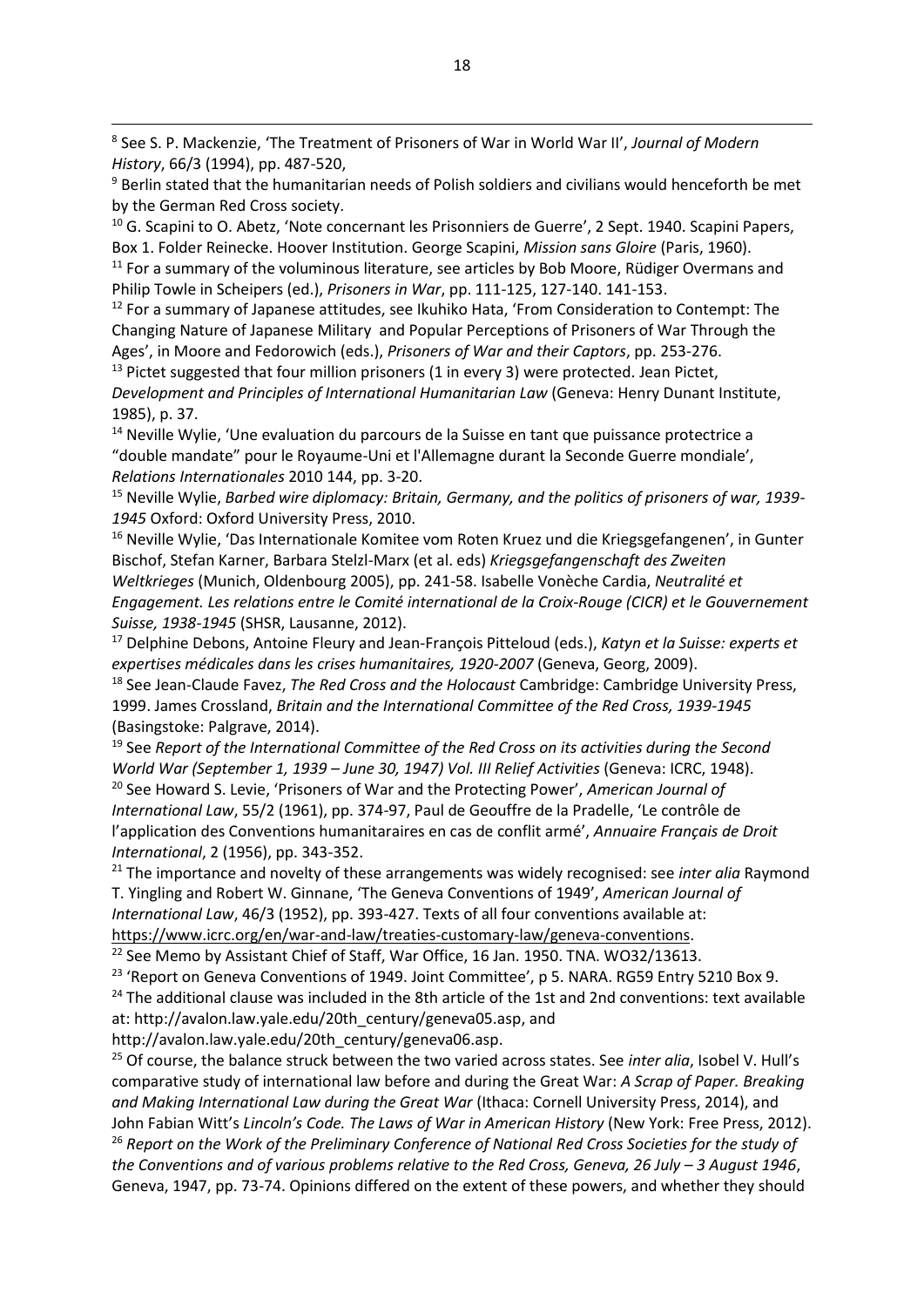be held in tandem with the protecting power, or come into force in the absence of a protecting power.

<sup>27</sup> S. Connor, 'Side-stepping Geneva: Japanese troops under British control, 1945-1947', *Journal of Contemporary History* 25/2 (2010), pp. 389-405. Gunter Bischof and Stephen E. Ambrose (eds.), *Eisenhower and the German POWs. Facts against falsehood* (Baton Rouge: Louisiana State UP, 1992). <sup>28</sup> *Report of the International Committee of the Red Cross on its activities during the Second World War (September 1, 1939 – June 30, 1947) 3 Vols.* (Geneva: ICRC, 1948).

<sup>29</sup> Best, *Law and War since 1945*, pp. 88, 153.

1

<sup>30</sup> The ICRC was particularly unimpressed by Cahen-Salvador's performance: 'idées arrêtées sur bien des points, ignorance des règles de procedure, verbosité, attitude désagréable à l'égard des orateurs etc'. 'Conference Diplomatique. Rapport Special', confidential, n.d. M. C-. Pilloud (ICRC legal department). ICRC CR254-1.

<sup>31</sup> See F. Siordet (ICRC) to Major General A. E. Wrinch (Canadian Red Cross), 11 Mar. 1965. ICRC B AG 050 016.

<sup>32</sup> For these debates, see Catherine Rey-Schyrr, *De Yalta à Dien Bien Phu. Histoire du Comité international de la Croix-Rouge, 1945-1955* (Geneva, Georg/ICRC, 2007), pp. 17-139; Dominique-D. Junod, *The Imperiled Red Cross and the Palestine-Eretz-Yisrael conflict 1945-1952* (London, Kegan Paul, 1996), pp. 6-49.

<sup>33</sup> Geoffrey Best, 'Making the Geneva Conventions of 1949: The view from Whitehall', in Christophe Swinarski (ed.), *Studies and essays on international humanitarian law and Red Cross principles in honour of Jean Pictet* (Geneva/Hague 1984), pp. 5-15.

 $34$  For a contemporary discussion see C. G. Dehn, 'The effect of the UN Charter on the development of international law, with reference to the status of neutrality and the Hague and Geneva conventions', International Law Association Conference, Cambridge, 1946. For a more recent assessment, see Jürg Martin Gabriel, *The American Conception of Neutrality after 1941* (Basingstoke: Palgrave, 2<sup>nd</sup> edn. 2002), pp. 66-89.

<sup>35</sup> Rapport sur l'examen par la Sous-Commission juridique PG de la Conférence de Stockholm, de certains articles du Projet PG qui intéressent particulièrement le Comité, n.d. p. 7. ICRC CRI 25/II.  $36$  The South Africans may well have been acting at the behest of the British 'observer', who was particularly anxious to see the US initiative defeated. See 'XVII IRCC Stockholm, 20-30 Aug. 1948 Report by UK Observer'. TNA. WO32/14872.

<sup>37</sup> Although Moscow repatriated the bulk of its Axis POWs in 1949 – after the creation of the German Democratic Republic in October 1949 – some 85,000 German and 1,500 Japanese prisoners remained in Soviet hands. Rüdiger Overmans, *Soldaten hinter Stacheldraht. Deutsche Kriegsgefangene des Zweiten Weltkriege* (Munich, Ullstein, 2000), p. 246. Yoshikuni Igarashi, 'The Unhomeliness of their Homeland: Japanese POWs in Siberia and their Return to Postwar Japan', in Bob Moore and Barbara Hately-Broad (eds.), *Prisoners of War, Prisoners of Peace: captivity, homecoming and memory in World War II* (London, Bloomsbury, 2005). See also, Frank Biess, *Homecomings: Returning POWs and the Legacies of Defeat in Postwar Germany* (Princeton: Princeton University Press, 2009).

<sup>38</sup> Similar or identical reservations were entered by Byelorussia, Rumania, Ukraine, Czechoslovakia, Yugoslavia, Poland, Albania, Bulgaria and Hungary. The full text of the reservations can be found at: [https://www.icrc.org/applic/ihl/ihl.nsf/Notification.xsp?action=openDocument&documentId=48D35](https://www.icrc.org/applic/ihl/ihl.nsf/Notification.xsp?action=openDocument&documentId=48D358FE7D15CA77C1256402003F9795) [8FE7D15CA77C1256402003F9795.](https://www.icrc.org/applic/ihl/ihl.nsf/Notification.xsp?action=openDocument&documentId=48D358FE7D15CA77C1256402003F9795)

<sup>39</sup> Memo. 'Outline of elements of the problem connected with the designation of protecting powers', by J. D. Beam and A. B. Correll (State), 28 Jan. 1955. NARA. RG59 Entry 5210 Box 1. Memo. 'Ratification of the 1949 Geneva Conventions for the Protection of War Victims: Soviet Reservations', by G. Runyon (State), 24 Jan. 1955. RG59 Entry 5210 Box 5.

<sup>40</sup> Draft telegram, Foreign Office to UK embassy, Washington, Mar. 1951; Kimball (FO) to Under Secretary of State (War Office), 20 July 1955. TNA. WO32/13612.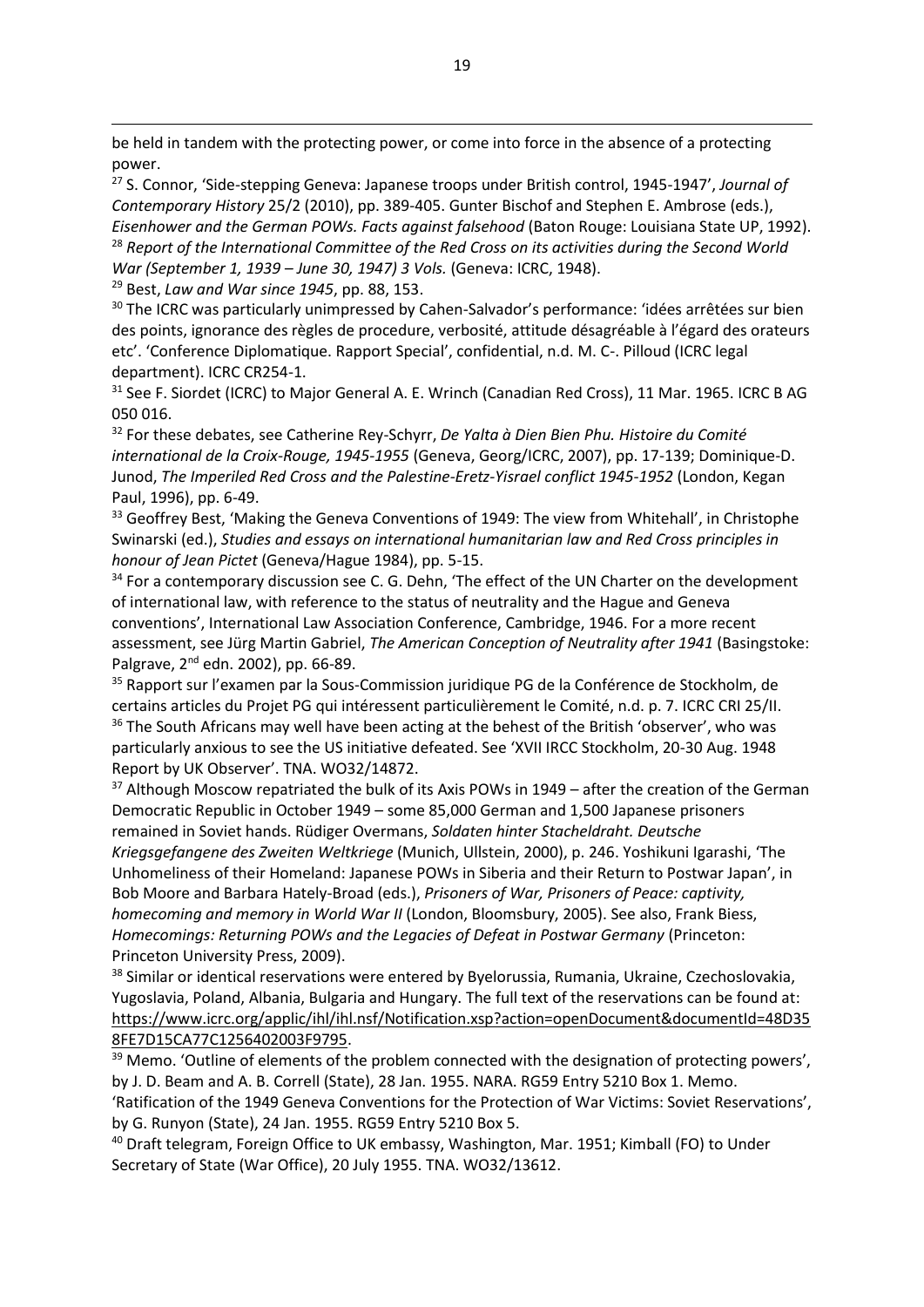1

<sup>43</sup> The conventions were submitted to the US Senate in April 1951, but discussion was suspended for the duration of the war. The US ratified the conventions in August 1955; after the Soviet Union (May 1954), but before the Peoples Republic of China (Dec. 1956).

<sup>44</sup> For indoctrination and treatment, Melinda L. Pash, *In the Shadow of the Greatest Generation: The Americans Who Fought the Korean War* (New York: New York University Press, 2012), pp. 139-159, W. C. Latham Jr, *Cold Days in Hell. American POWs in Korea* (College Station: Texas A&M, 2013), S. P. Mackenzie, *British Prisoners of the Korean War* (Oxford: Oxford University Press, 2012); Cyril Cunningham, *No Mercy, No Leniency: Communist Mistreatment of British Prisoners of War in Korea* (Barnsley: Sword & Pen, 2000).

<sup>45</sup> See Max Hastings, *The Korean War* (London, Macmillan, 2000), pp. 377-87.

<sup>46</sup> Rosemary Foot, *A substitute for victory. The politics of peacemaking at the Korean Armistice talks* (Ithaca: Cornell University Press, 1990, esp. pp. 108-189, Steven Casey, *Selling the Korean War. Propaganda, Politics and Public Opinion in the United States, 1950-1953* (Oxford: Oxford University Press, 2008), esp. pp. 267-93 and Barton J. Bernstein, 'The Struggle over the Korean Armistice: Prisoners or Repatriation?' in Bruce Cummings (ed.), *Child of Conflict: The Korean-American Relationship, 1943-1953* (Seattle: University of Washington Press, 1983), pp. 261-307. <sup>47</sup> File note' by 'J.B.', 19 July 1950; New Zealand Archives (NZA). R17710024.

<sup>48</sup> Note by 'G.B.', 14 Sept. 1950. NZA. R17710024. 'As the Korean situation does not fit the conventional pattern of a war […], it is extremely doubtful whether the detailed provisions of the Civilian Convention in particular are capable of application. The Protecting Power provisions, for instance, must fail'

<sup>49</sup> Letter W. C. Day (War Office) to G. Kemball (Foreign Office), 27 Jan. 1951. TNA. WO32/13806. Czechoslovakia was the only eastern bloc country to have ratified the convention by this date. <sup>50</sup> Western governments wrote the Sec Gen at various dates in mid-October 1951; Sec Gen telegram to N Korea and China, 15 Nov. 1951.

<sup>51</sup> F. Shanahan (New Zealand Sec of Ext Affairs) to Air Department, 9 Nov. 1951. NZA. R17710248. Foot, *Substitute for Victory*, pp. 87-92.

<sup>52</sup> See E. N. Larmour (UK Foreign Office) to F Shanshan (Depart. External Affairs, Wellington), 11 Aug. 1952. NZA. AAEG W3240 950 Box 449. On ratifying the 1949 conventions on 28 December 1956, Peking echoed Moscow's reservations over article 10 (substitute protecting power) and 85 (trying war criminals). In addition it held that detaining powers retained their responsibilities under the convention, even after their prisoners had been transferred into the hands of a coalition partner. (article 12).

<sup>53</sup> See Rey-Schyrr, *De Yalta à Dien Bien Phu*, pp. 528-31.

<sup>54</sup> This did not prevent the ICRC and Pyongyang collaborating effectively later in the decade over the repatriation to North Korea of 90,000 people, mostly ethnic Koreans, from Japan. See Tessa Morris-Suzuki, *Exodus to North Korea. Shadows from Japan's Cold War* (Lanham: Rowman & Littlefield, 2007), esp. pp 198-207.

<sup>55</sup> This included providing legal counsel for POWs in cases involving the alleged abuse of power by the camp authorities, pursuant to article 121 of the 1949 POW convention. Note by R-J. Wilhelm (ICRC legal department), 3 Mar. 1952. ICRC. B AG202056002.

<sup>56</sup> Memo by U. A. Johnson (State), 8 Sept. 1953. NARA. RG59 Entry 5210 Box 1.

<sup>57</sup> Undated memo. 'Ratification of Geneva Conventions of 1949'; NARA. RG59 Entry 5210 Box 1. 58 See Letter from Defense (Forster) to State 15 Feb. 1952; John. D. Hickerson (State) to Robert A. Lovett (Defense), 21 Apr. 1952. NARA. RG59 Entry 5210 Box 1. Rey-Schyrr, *De Yalta à Dien Bien Phu*, pp. 531-34.

<sup>59</sup> Ruegger (7 Jan. 1953) cited in letter from Sir Anthony Eden to Sir Patrick Scrivener, UK ambassador, Berne, 12 Jan. 1953. NZA. AAEG W3240 950 Box 449.

<sup>41</sup> See A. Krafft, 'The present position of the Red Cross Geneva conventions', *Transactions of the Grotius Society*, vol. 37 (1952), pp 131-147.

<sup>42</sup> Junod, *The Imperiled Red Cross*, p. 242.